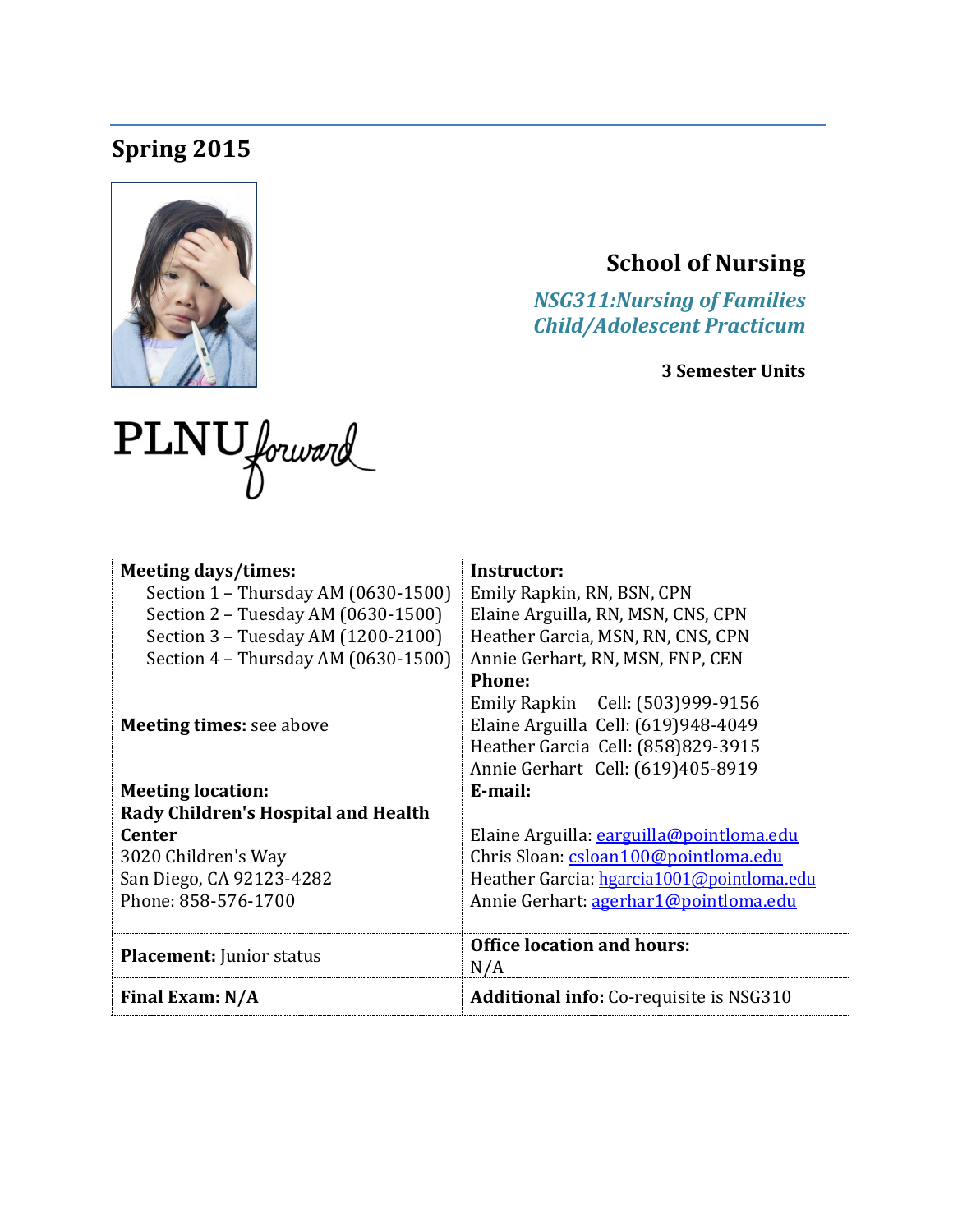#### **PLNU Mission To Teach ~ To Shape ~ To Send**

Point Loma Nazarene University exists to provide higher education in a vital Christian community where minds are engaged and challenged, character is modeled and formed, and service becomes an expression of faith. Being of Wesleyan heritage, we aspire to be a learning community where grace is foundational, truth is pursued, and holiness is a way of life.

# **SON Vision Statement**

The School of Nursing at Point Loma Nazarene University embraces, as a covenant, the commitment to excellence within a dynamic Christian environment in which each one will engage in the sacred work of nursing. This sacred work involves symbolically removing one's shoes in service of others.

*Take off your sandals for the place you are standing is holy ground. Exodus 3:5 NIV* 

# **SON Mission Statement**

The School of Nursing at Point Loma Nazarene University exists to support the university Wesleyan mission and to provide an interdisciplinary learning program of excellence. Graduates of the SON are distinctly identified by grace, truth and holiness, serving others after the example of Christ, as they are sent to fulfill their calling as professional nurses.

*So He got up from the meal, took off His outer clothing, and wrapped a towel around His waist.*

*After that, He poured water into a basin and began to wash His disciple's feet, drying them with a* 

*towel that was wrapped around Him. John 13: 4-5 NIV* 

*Now that I, your Lord and Teacher, have washed your feet, you also should wash one another's* 

*feet. I have set you an example that you should do as I have done for you. John 13: 14-15 NIV* 

Faculty reserves the right to make necessary schedule changes to this syllabus as the semester progresses.<br>Every attempt will be made to minimize the inconvenience to the student in the event of a

change to the syllabus. Students will be notified of changes via Canvas announcement section, with accompanying email notification, in a timely manner.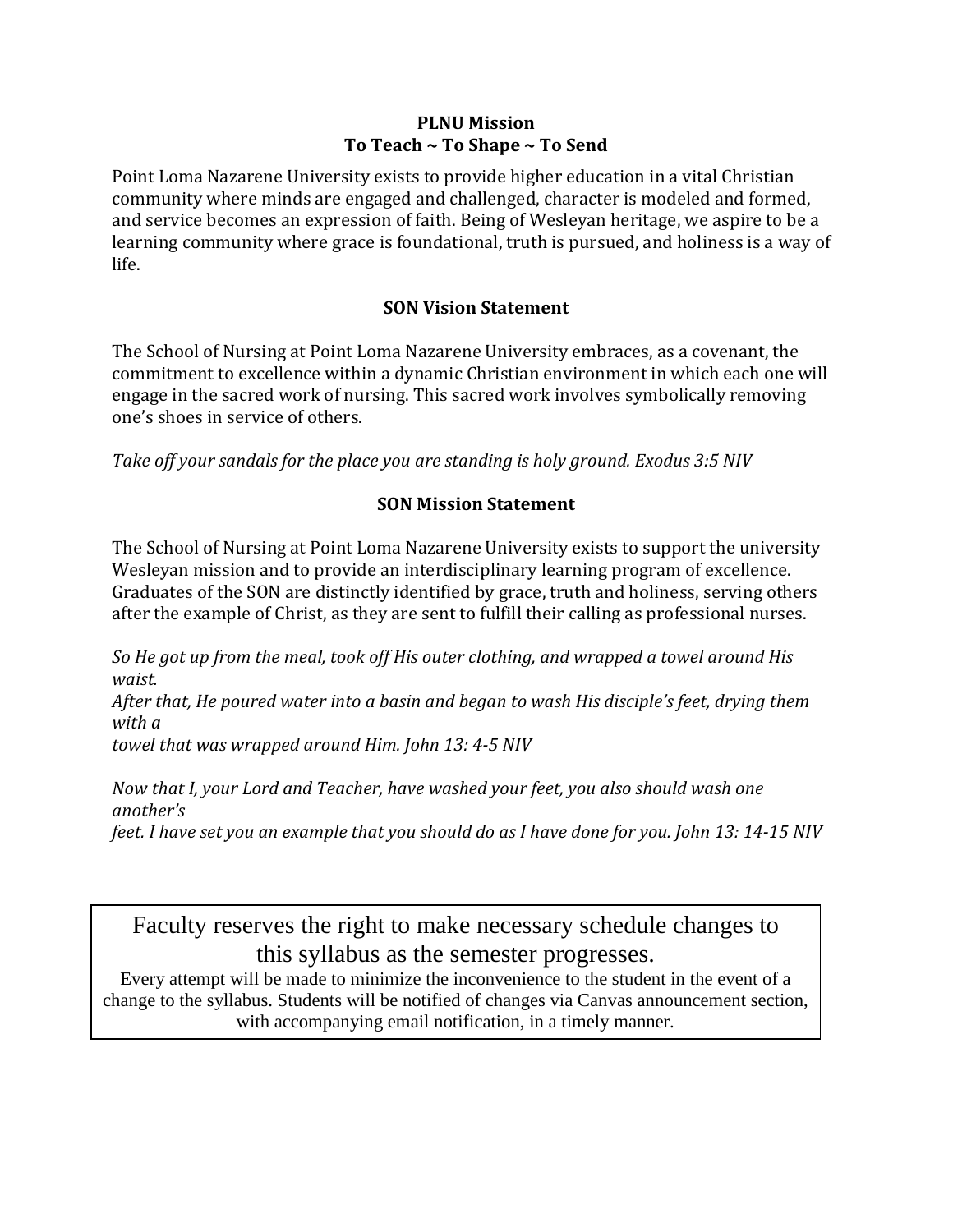#### **PRE-REQUISITES:**

Same as NSG 310 (Theory).

Note: A minimum grade of "C" must be achieved in all prerequisite courses for course eligibility.

#### **CO-REQUISITES:**

Same as NSG 310 (Theory). Note: A minimum grade of "C" must be achieved in all corequisite courses in order to progress in the program.

#### **COURSE DESCRIPTIONS**

This practicum course consists of opportunities for application of nursing theory and child development as it relates to adaptation of child and adolescent clients and their families. Graded Credit/No Credit.

#### **COURSE CREDIT HOUR INFORMATION**

In the interest of providing sufficient time to accomplish the stated Course Learning Outcomes, this class meets the PLNU credit hour policy for a 3 unit class delivered over 15 weeks.

#### **PROGRAM VALUES & COURSE LEARNING OUTCOMES**

Upon completion of NSG 311, the student will meet the following outcomes (as specified in the *Clinical Assessment & Evaluation Form*):

#### **INQURING FAITHFULLY:**

The student will demonstrate knowledge, skill and behavior of the evidence-based practice of nursing which integrates growth in reasoning, analysis, decision-making and the application of theory with the goal of advocating for others and/or self. This includes holistic nursing skills in the nursing process.

- 1. Implement individualized evidence-based plan of care for pediatric patients within the context of both the community and the acute-care setting.
- 2. Apply skills of inquiry, analysis and information literacy to the design and implementation of family-centered care practices
- 3. Adapts approach to provide holisitic, family-centered care to the specific needs of the patient and family

4. Examine own personal self care practices for the provision of sustained quality care (PLO1.5; BSN Essen VIII-14).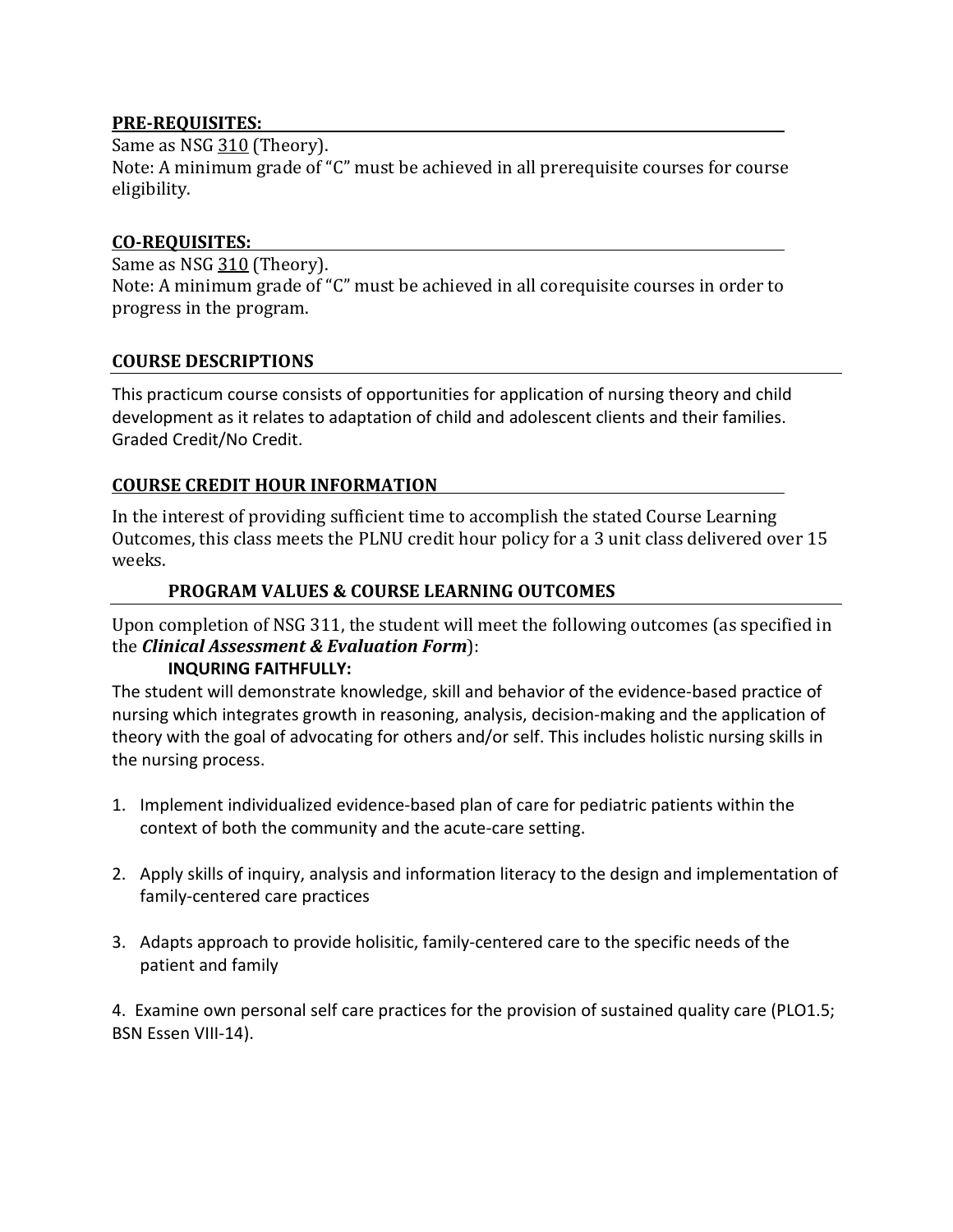#### **CARING FAITHFULLY:**

The student will embrace a calling to the ministry of compassionate care for all people in response to God's grace, which aims to foster optimal health and bring comfort in suffering and death.

- 1. Exemplify Christ's love through compassionate care for children and their families (PLO 2.1, BSN essential IX-21)
- 2. Investigate community resources to support the health and well-being of patients, families and communities (PLO 2.2; BSN essential IX-10)
- 3. Incorporate family's health beliefs, culture and health literacy into plan of nursing care (PLO 2.1; BSN essential IX-7; QSEN patient-centered care)
- 4. Reflect on personal beliefs and values as related to professional nursing practice among this population (PLO 2.3; BSN essential VIII-6, ¾; QSEN\_\_\_)

#### **COMMUNICATING FAITHFULLY:**

The student will actively engage in the dynamic interactive process that is intrapersonal and interpersonal with the goal of advocating for others and/or self. This includes effective, culturally appropriate communication which conveys information, thoughts, actions and feelings through the use of verbal and nonverbal skills.

- 1. Engage with information technologies to document and monitor patient care.
- 2. Formulate developmentally-appropriate, evidence-based health education to enhance patient/family understanding of healthcare practices
- 3. Apply therapeutic communication skills to deliver patient/family-centered care (PLO 3.2 & PLO3.3; BSN Essential I-4, IV-2; QSEN Informatics)
- 4. Evaluate inter- and intra-professional communication to optimize patient outcomes (PLO 3.3; BSN essential VI-4

#### **FOLLOWING FAITHFULLY:**

Defined as claiming the challenge from Florence Nightingale that nursing is a "divine imposed duty of ordinary work". The nursing student will integrate the ordinary work by complying with and adhering to regulatory and professional standards (e.g. ANA Code of Ethics, the California Board of Registered Nursing, Scope of Nursing Practice, SON Handbook). This includes taking responsibility for all actions and treating others with respect and dignity.

- 1. Applies professional standards of care according to ethical, legal and Christian principles (PLO 4.2; BSN essential VIII-1,2;)
- 2. Implement developmentally appropriate, best practice recommendations to promote health and well beings of patients/families (PLO 4.2; BSN essential ; QSEN )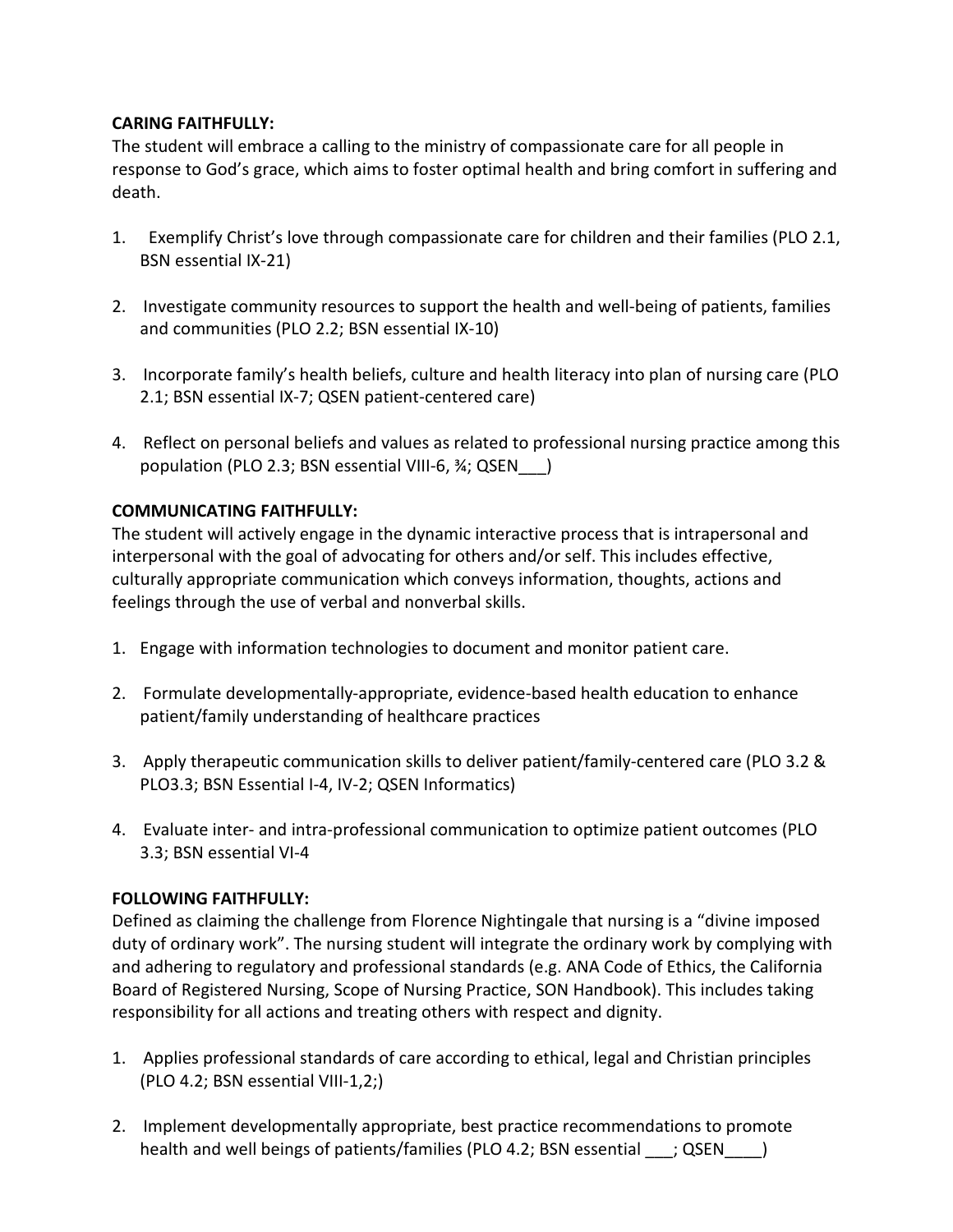3. Commit to life-long learning and continued professional development for nursing excellence (PLO 4.3; BSN essential VIII-13; BSN essential 1-9)

#### **FOLLOWING FAITHFULLY:**

The student will incorporate a foundational relationship with Christ and others and embrace a willingness to serve others in the midst of life-circumstances (e.g. illness, injustice, poverty). The student will role-model the need for "Sabbath Rest" as a means of personal renewal, and true care of the self so that service to others is optimally achieved. The student will incorporate the characteristics of a servant leader including: humility, courage, forgiveness, and discernment.

- 1. Creates a safe and compassionate caring environment that results in quality patient outcomes.
- 2. Role model Christian nursing by integrating servant leadership in the care of diverse populations (PLO5.2; BSN essential 1-5; QSEN)
- 3. Respects the rights and care preferences of patients/families from diverse cultural backgrounds.

#### **METHODS OF EVALUATION**

Students must meet a minimum of 75% of the standards listed on the *Clinical Evaluation Form* (Appendix A) to receive "Credit". Overall course evaluation (both written and in person) will occur at the end of the semester.

All evaluation is based on achievement of stated course objectives. Evaluation tools include observation, concept maps, clinical assessments, clinical write-ups and clinical participation. Ongoing student evaluation of the course is sought throughout the semester. All required clinical assignments must be completed with a passing grade by the time of final evaluation to receive credit for this course.

#### **ACADEMIC POLICIES**

Make up for clinical hours is at the discretion of the faculty. All clinical (i.e. on-campus, skills lab, clinical sites) hours must be made up. It is the responsibility of the student to initiate communication regarding arrangements for make-up. Failure to makeup clinical hours will result in a "No Credit" for the clinical practicum and an incomplete for the corequisite theory course.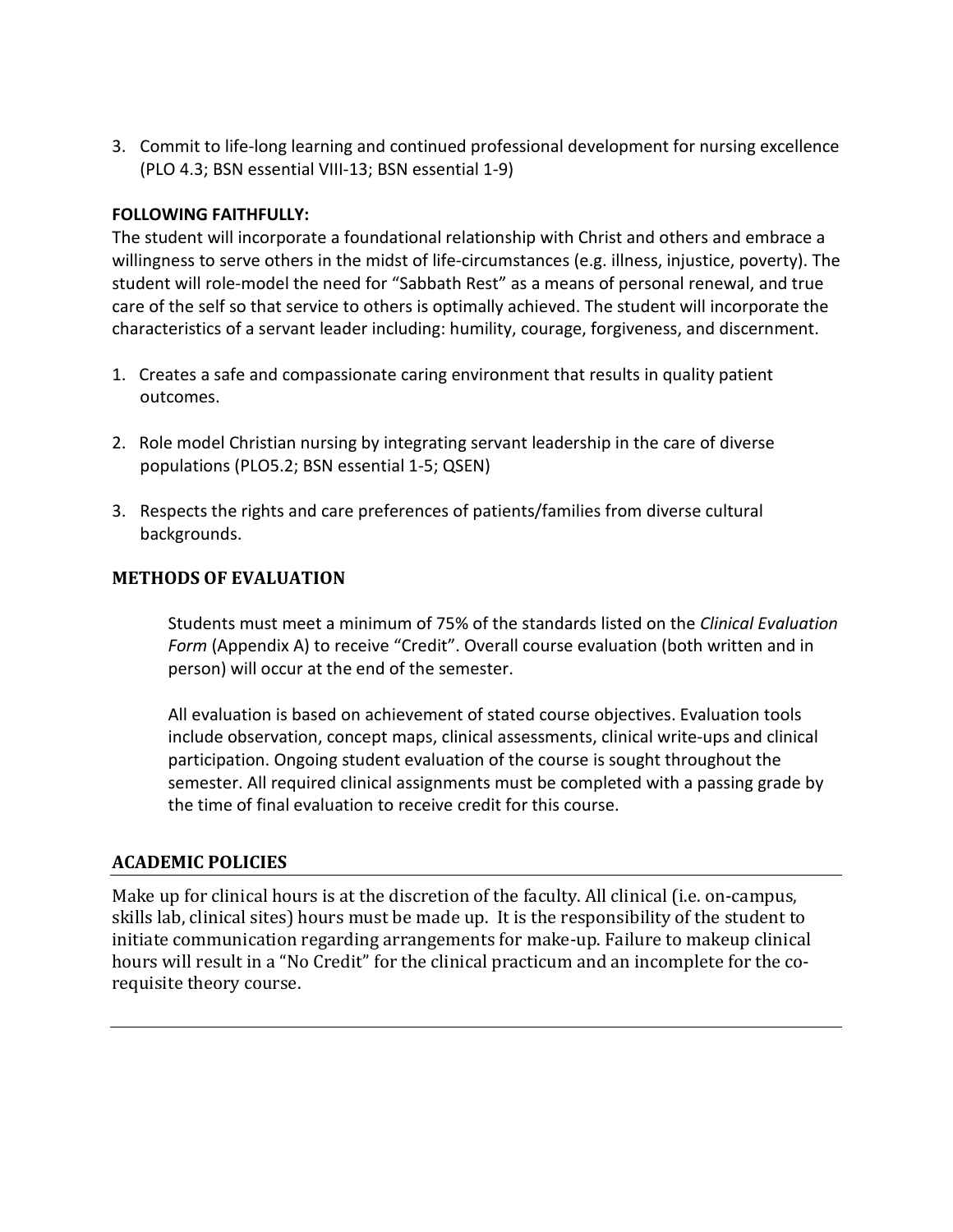#### **COURSE SPECIFIC POLICIES**

- **Cell phone use** is **absolutely prohibited in all clinical areas** and may not be carried anywhere on your person. Cell phones may be used in the cafeteria or outside the hospital building. Violation of this hospital-mandated policy will result in immediate dismissal from the clinical area and placement on academic probation or dismissal.
- **Medication administration must be conducted according to the competencies outlined in "Medication Administration in the Clinical Area". Failure to meet these competencies may result in failure of the course and placement on academic probation.**
- **Dress code** is per PLNU policy. The only exception is that students may wear colorful socks, you may add a print or colorful stethoscope cover and may wear a lanyard that is colorful. No jackets or "hoodies" may be worn - only lab coats are an acceptable means of "warming up" your uniform. Please, no colored undershirts, messy hair or jewelry beyond the School of Nursing Policy. You are caring for peoples most prized possession – their child. In order to be taken seriously as a nurse, you must dress and act professionally as well.
- **A student badge** provided by RCHSD must be worn along with your PLNU SON badge per PLNU policy. Students will not be allowed into the RCHSD facility without these two badges. Student's who forget to wear their badge, will be sent home to retrieve it before attending any clinical time.

#### **ATTENDANCE AND PARTICIPATION**

Make up for clinical hours is at the discretion of the faculty. All clinical (i.e. on-campus, skills lab, clinical sites) hours must be made up. It is the responsibility of the student to initiate communication regarding arrangements for make-up. Failure to make up clinical hours will result in a "no credit" for the clinical practicum and an incomplete for the corequisite theory course. *Since students have 2 clinical practicums during the semester when this course is taken, it is highly recommended that the student miss clinical only for legitimate illness as a make-up will be very difficult to schedule.*

# **REQUIRED TEXTS & RECOMMENDED STUDY RESOURCES**

Same as NSG 310 (Theory)

# **PORTFOLIO REQUIREMENT**

At the conclusion of each course, students are expected to complete/update a LiveText<sup>®</sup> portfolio including self-evaluation of outcomes using the BSN Growth Portfolio template. The portfolio provides evidence supporting professional development and attainment of PLNU SON BSN graduate outcomes. For this course, the following assignment(s) are **required** to be submitted in LiveText®.

• All Guided Reflective Assignments: *At least 2 Guided Reflective Journals*

Students are strongly encouraged to submit additional coursework into LiveText® to demonstrate personal and professional growth.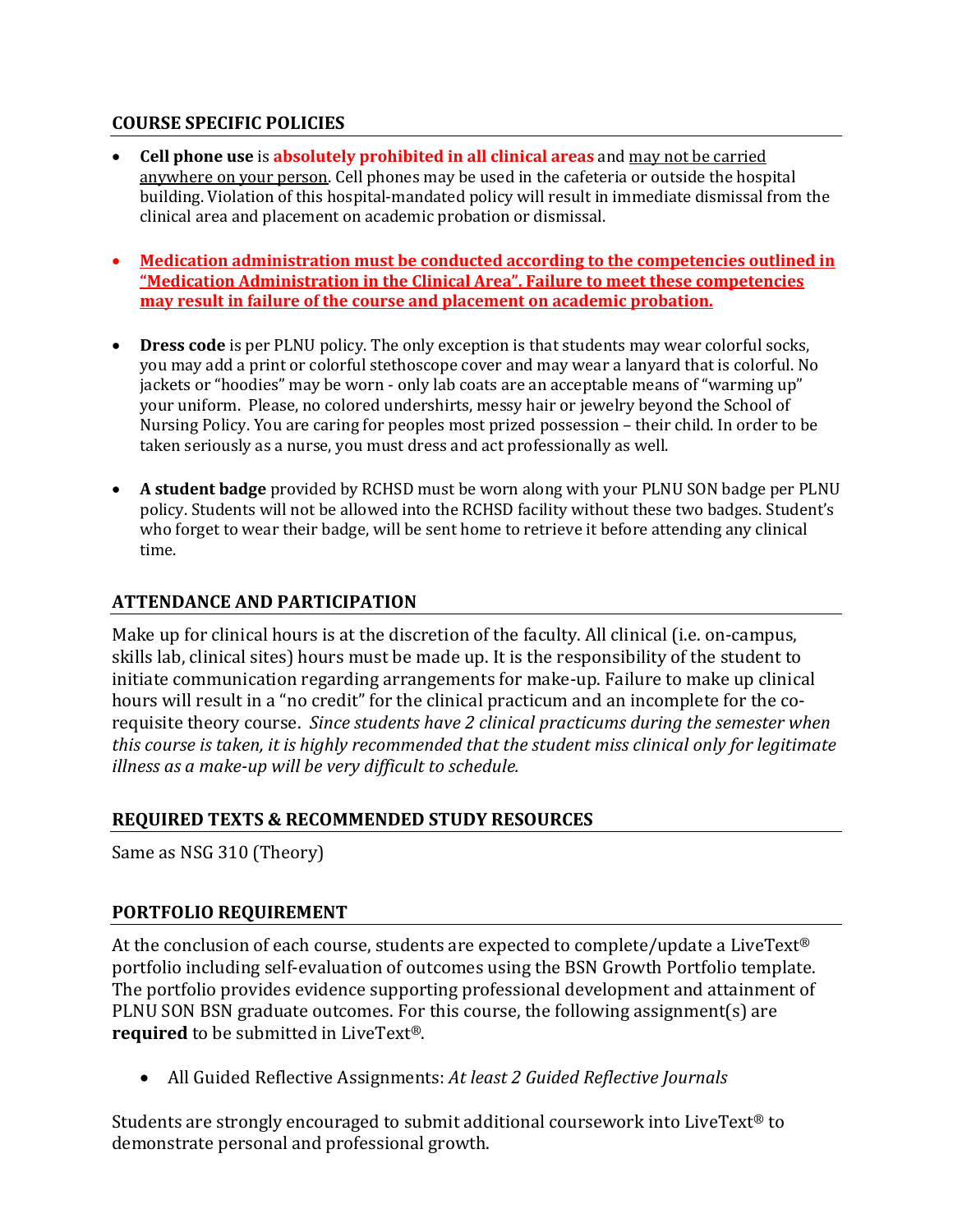# **REQUIRED LEARNING ACTIVITIES**

In this section, list all required assignments (such as journals, care plans/maps, clinical logs, etc.).

See Appendix A

| <b>Assignment</b>                                                                            | <b>Due Date</b>                                                                                   |
|----------------------------------------------------------------------------------------------|---------------------------------------------------------------------------------------------------|
| <b>California Department of Social Services</b><br><b>Mandated Reporter Medical Training</b> | Tues, September 9 at hospital orientation                                                         |
| <b>Medication Quiz</b>                                                                       | Successful completion prior to<br>administration of medications<br>(Clinical Orientation - Day 2) |
| Concept Maps (3)                                                                             | Due every week until complete<br>Pass/Fail on first 2, last con map is graded!                    |
| Float Experience Write-Ups (2)                                                               | Due the week following that clinical exper.<br>Pass/Fail                                          |
| Critical Thinking Tool (1)                                                                   | Due by end of semester<br>Pass/Fail                                                               |
| Reflective Journals(5)                                                                       | Due by end of semester                                                                            |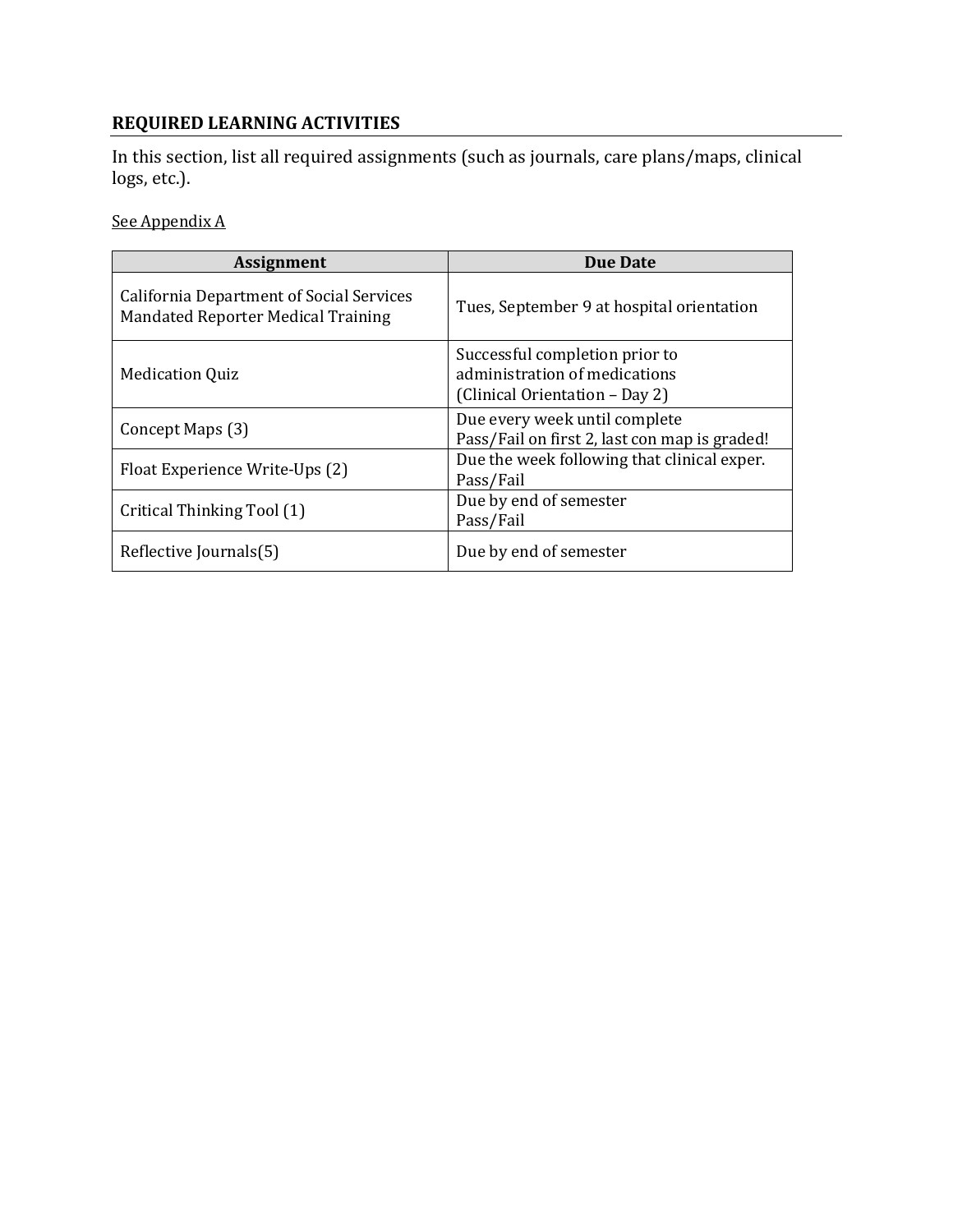#### **REQUIRED LEARNING ACTIVITY:**

**Child Abuse Mandated Reporter Training – Online Modules**

- **General Training**
- **Medical Provider Training**

**COMPETENCIES** - The student will learn:

- How the law defines child abuse and neglect
- What the law requires of you as a mandated reporter
- What protections the law provides for a mandated reporter
- How to spot evidence of child abuse
- How to report child abuse
- What happens after a report is filed
- Definitions of some of the terms used in this program

#### **GUIDELINES AND INSTRUCTIONS**:

- 1. Go to the following website: <http://mandatedreporterca.com/training/generaltraining.htm> to complete the general training.
- 2. Once you have completed general training, complete the medical training module at <http://medical.mandatedreporterca.com/intro/intro.htm>
- 3. Complete both modules prior to your hospital orientation day. Bring certificates of completion with you to orientation.
- **GRADING:** This is a non-graded required clinical training. Students may not begin clinical without successful completion of these modules.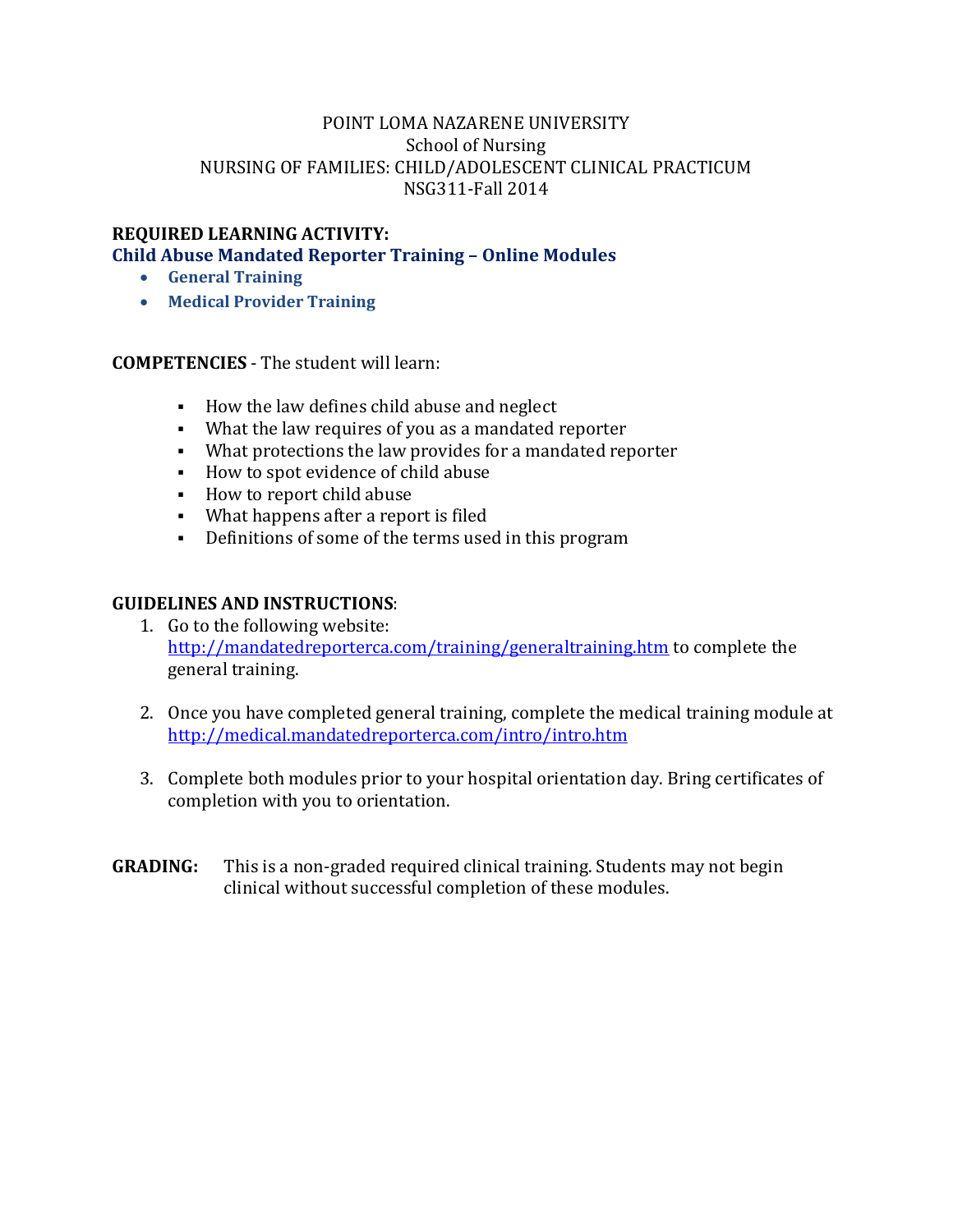### **REQUIRED LEARNING ACTIVITY: Medication Administration in the Clinical Area/Medication Quiz**

# **COMPETENCIES** - The student will be able to:

- 1. Apply previously learned pharmacologic principles when administering medications as appropriate.
- 2. Calculate fractional dosages and conversions, to determine if dosage is safe as evidenced by passing the Medication Math Quiz with score of 100%.
- 3. Implement a developmental approach during medication administration.
- 4. Understand the reasons for parental fluid administration
- 5. Identify the routes and methods of medication admin utilized in children.
- 6. Calculate the fluid needs of all patients assigned.
- 7. Identify safety measures used for administering medications to the pediatric patient.

# **GUIDELINES AND INSTRUCTIONS:**<br>1. All students will take a medic

- All students will take a medication math quiz at the beginning of the semester. Medications will be administered **only** under the direct supervision of your clinical instructor. Under **NO** circumstance may you give medication without your clinical instructor present (not with your nurse or senior student either). This is a RCHSD policy!!
- 2. Medications are to be reviewed in depth using a pediatric drug reference prior to administration. Use of a non-pediatric focused drug book may result in medication errors!
- 3. Prior to passing medications the student must be able to discuss with the instructor the following information:
	- Name and class of drug
	- Expected action of drug
	- Reason the drug was ordered for your patient
	- The safe prescribed dose ranges and frequencies as found in a pediatric drug book, with citation listed. Calculate out the dosages and amounts to be given.
	- Route of administration
	- Potential side effects & toxic effects
	- Patient/Family teaching required
	- Contraindications, & special instructions including specific monitoring parameters for the nurse.
- 4. Review the policies for Administration of medications including IV Medication Guidelines.

# 5. **Failure to meet these competencies may result in failure in the course.**

**GRADING:** 10 points (must take as many times as necessary to achieve 100%) – the initial attempt will be the grade recorded.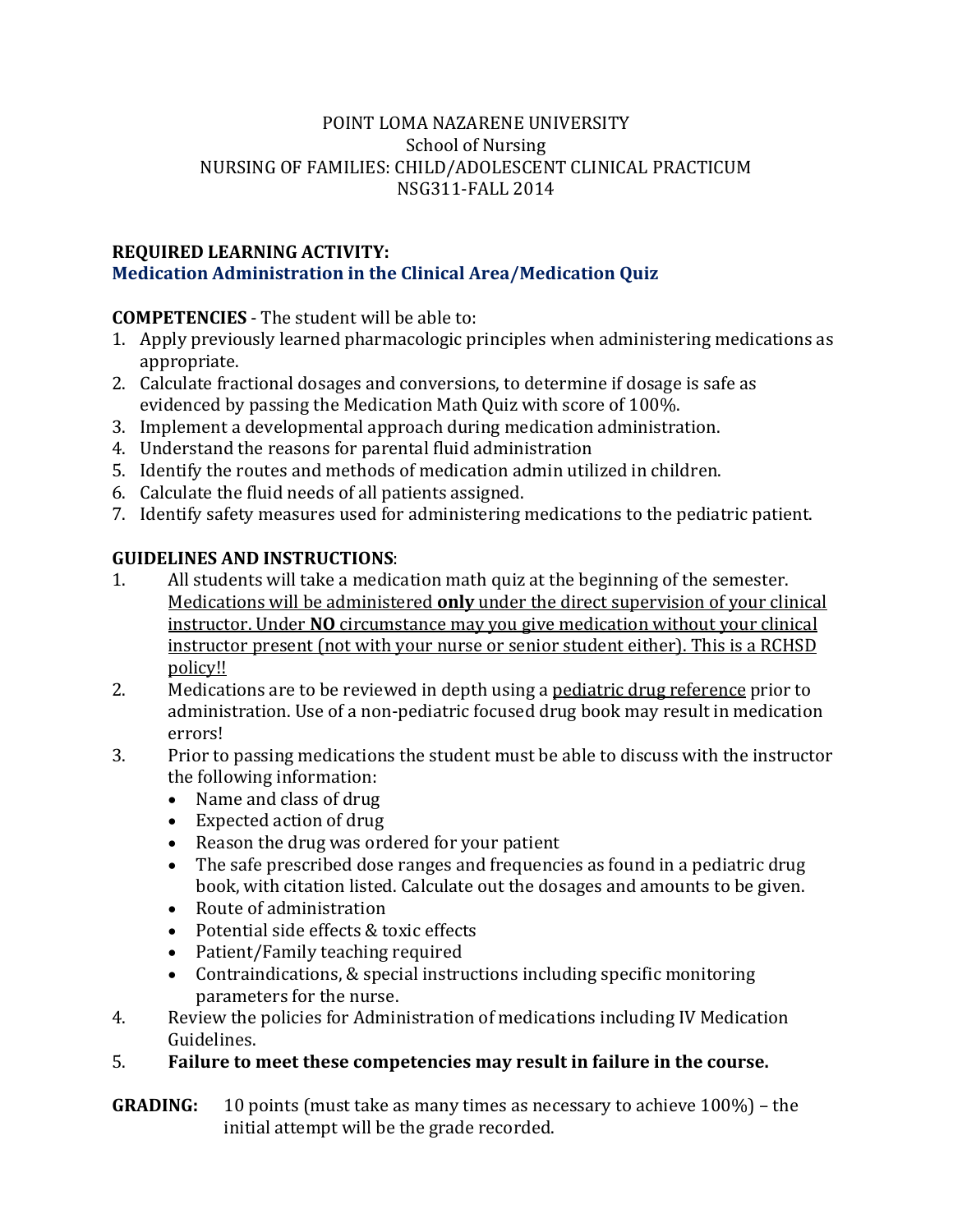### **REQUIRED LEARNING ACTIVITY: Clinical Concept Map**

**Number Due: 3 –** due the week after you have cared for that child.

#### **STUDENT LEARNING OUTCOMES:**

#### **The student will…**

- 1. Assess and integrate clinical information relevant to patient into a plan of care
- 2. Understand the relationship between pathophysiology and the patient's condition/assessment findings.
- 3. Identify meaningful connections between the patient's signs/symptoms and diagnostics and the pathophysiology and treatment of the disease/problem.
- 4. Utilize the nursing process to design and prioritize a relevant plan of care for the shift.
- 5. Develop a plan for evaluating the effectiveness and outcomes of plan.
- 6. Consistently demonstrate improvement in care planning skills.

#### **GUIDELINES:**

- 1. 3 concept maps due during the semester:
	- 1 of the concept maps should be done on your Oral Case Study patient
- 2. Each Completed Concept map must include:
	- Patient Assessment (done weekly in clinical) separate sheet (on Canvas)
	- Included in the body of the concept map
		- Pathophysiology of the disease/problem
		- Main physiologic problem(s) including all relevant diagnostic findings (Xrays, labs, physical assessment findings, etc.)
		- Main psychosocial problem (or potential problem)
		- Outcomes/Goals at least 2 per intervention
		- Nursing interventions for (at least 3) and evaluation method
- 3. Concept Maps will be reviewed weekly as turned in and returned to student with feedback.
	- First two (2) concept maps reviewed and graded as pass/fail. Those concept maps that do not meet minimum standards or lack demonstration of learned knowledge will be returned for rewrite and resubmission.
	- Final concept map (1) will be graded for a maximum of 15 points toward NSG 310 non-testing grade.

**DUE DATE:** One week following the experience on which you've chosen to do the concept map. Turn all clinical assignments in using course folders provided by the clinical instructor.

**RESOURCES**: See Canvas to obtain required forms and helpful guidelines for completing concept maps.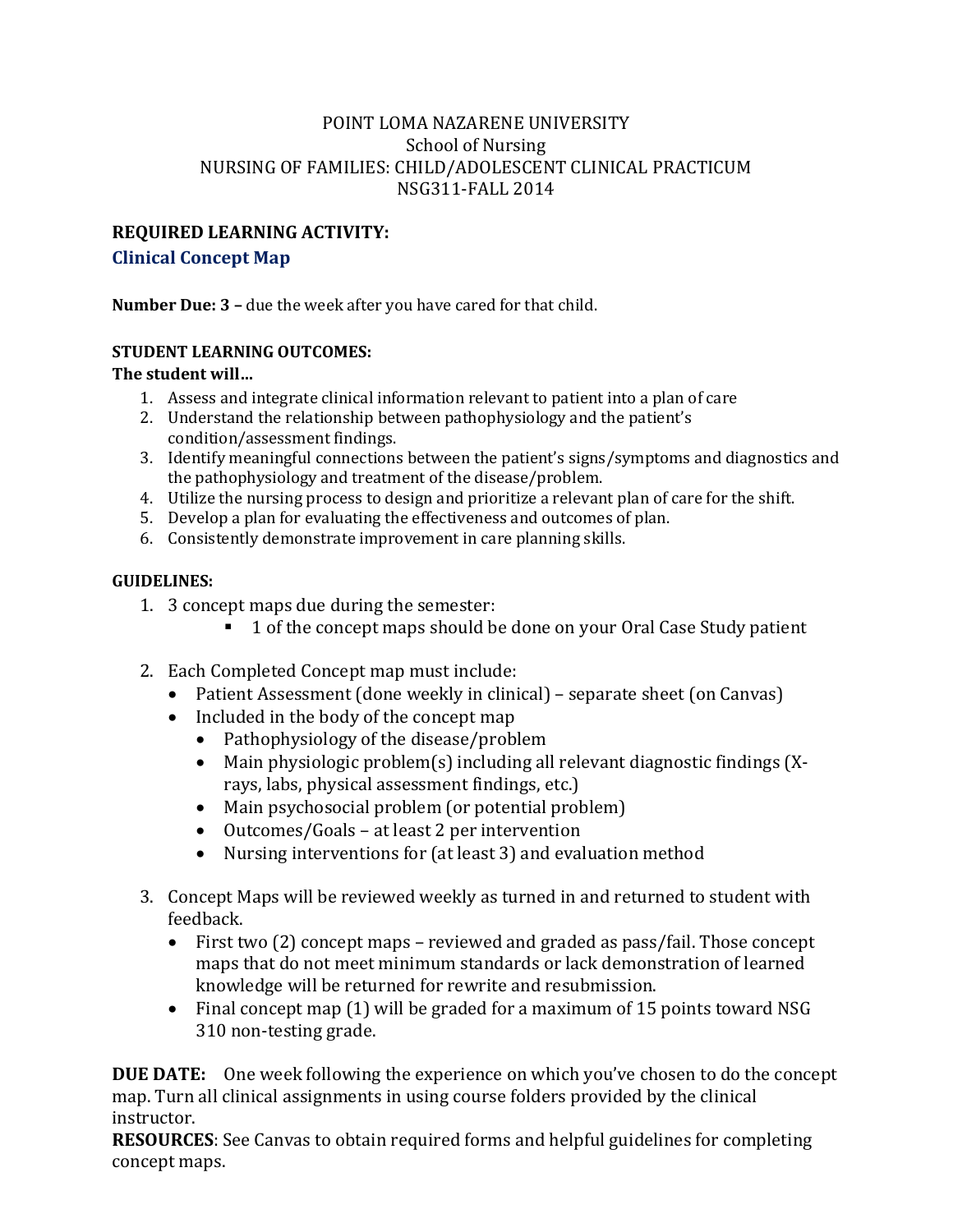# **REQUIRED LEARNING ACTIVITY:**

**Float Experience Write-Up** 

**Number Due:** 2 write – ups - submitted over the course of the semester (these are done on any experience/unit other than our base-unit).

# **STUDENT LEARNING OUTCOMES:**

The student will…

- 1. Reflect upon differences in the nursing role throughout various areas of the hospital.
- 2. Evaluate the meaning of the clinical experience against their own personal definition and view of nursing.
- 3. Determine specific needs/stressors for this population, including the teaching and learning needs of patients and/or families.

# **GUIDELINES:**

- 1. Write-ups are generally 1.5 -2 pages type-written. APA format is not necessary. Be sure to include your name, the unit visited and the date of the experience.
- 2. Each write-up should address each of the competencies listed.
- 3. Write-ups that reflect a poor effort will be returned to the student for revision or the student may be required to complete additional write-up(s) to demonstrate outcomes.

**GRADING:** Pass/fail

**RESOURCES:** See Unit Specific Expectations in Canvas

**DUE DATE:** One week following the FLOAT experience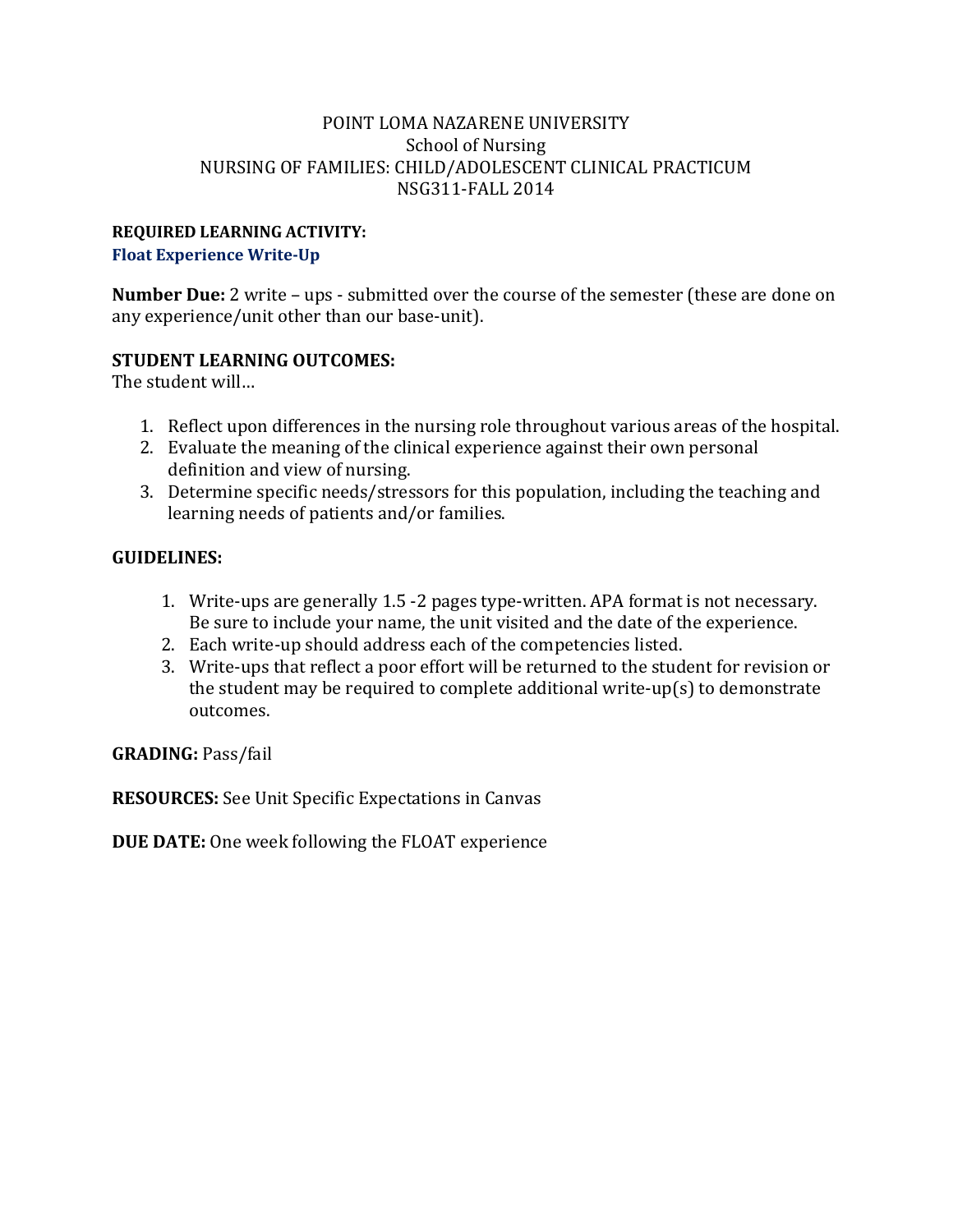#### **REQUIRED LEARNING ACTIVITY: Critical Thinking Tool**

**Number Due:** 1 during the semester

#### **STUDENT LEARNING OUTCOMES:**

The student will…

- 1. Demonstrate the ability to locate and discern key information regarding signs and symptoms and general treatment by reviewing the electronic medical record.
- 2. Apply previous and new knowledge in evaluating the course of care for the patient
- 3. Determine pertinent teaching needs for the patient/family and create a teaching plan.

#### **GUIDELINES:**

- 1. A minimum of one Critical Thinking Tool will be completed during the course of the semester.
- 2. Choose a patient that you are not currently caring for (unknown to you). Hint: choose someone who has been in the hospital for >24 hours but less than 10 days.
- 3. Answer the questions asked on the tool. Provide information that is comprehensive and provides details. Do not use one word answers (e.g. "fever"). Be comprehensive in your descriptions. Tools that show a lack of detail will not be reviewed and must be redone.
- 4. Clinical instructors may require students to complete more than one tool based on clinical understanding and performance.

**GRADING:** Pass/Fail

**DUE DATE:** Due the week after completion.

**RESOURCES:** See Canvas for signs and symptoms Critical Thinking Tool form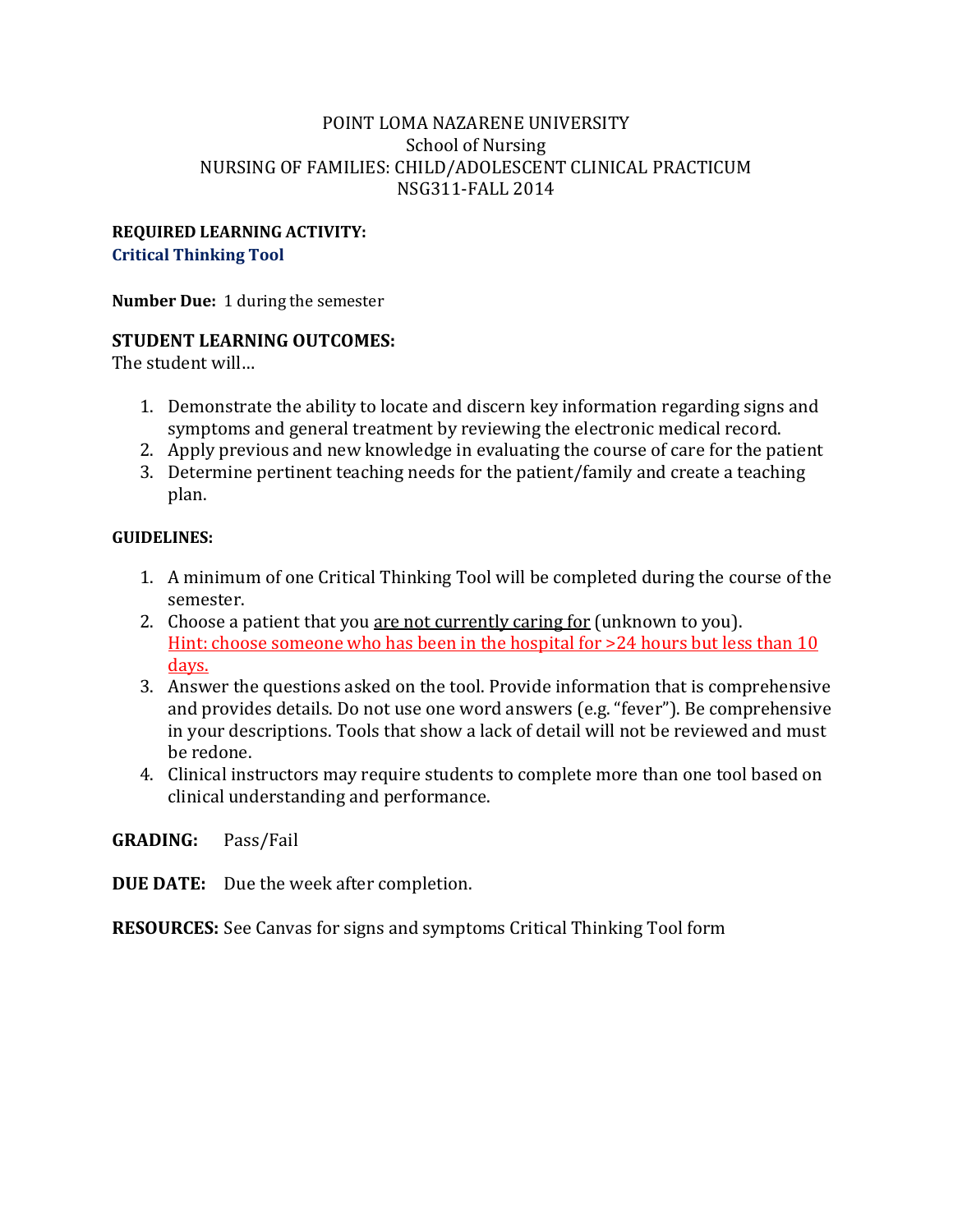#### **REQUIRED LEARNING ACTIVITY: Reflective Journaling**

**Number Due:** 5 during semester

#### **STUDENT LEARNING OUTCOMES:**

The student will:

- 1. Submit a one-page (minimum) type-written, double-spaced reflection of the day's experience (submitted on Canvas).
- 2. Reflect on clinical experience as it related to their growth and development as a nurse and document this reflection.
- 3. Evaluate their own clinical performance to determine weaknesses and strengths.
- 4. Maintain a record of age(s) and diagnosis(es) of patient(s) cared for during the semester.
- 5. Evaluate their achievement of SON core competencies for the day.
- 6. Set goals for future clinical experiences.

#### **GUIDELINES:**

- 1. The student will complete 1 reflective journal on each of the following topics (total of 5 journals during the semester):
	- Responsibility
	- Accountability
	- Respect/Dignity for others
	- Humility<br>• Courage
	- Courage
- 2. There is no specified length for the journal but journal entry must be at least 300 words in length. Journal entries will be posted on Canvas in the Journals section of Nursing 310.

#### **RESOURCES:**

Clinical Journal Guidelines – found on Canvas

**DUE DATE:** Journals must be turned in one week after the experience written about. All journals should be complete by the students last clinical. You may not turn all journals in on the same day!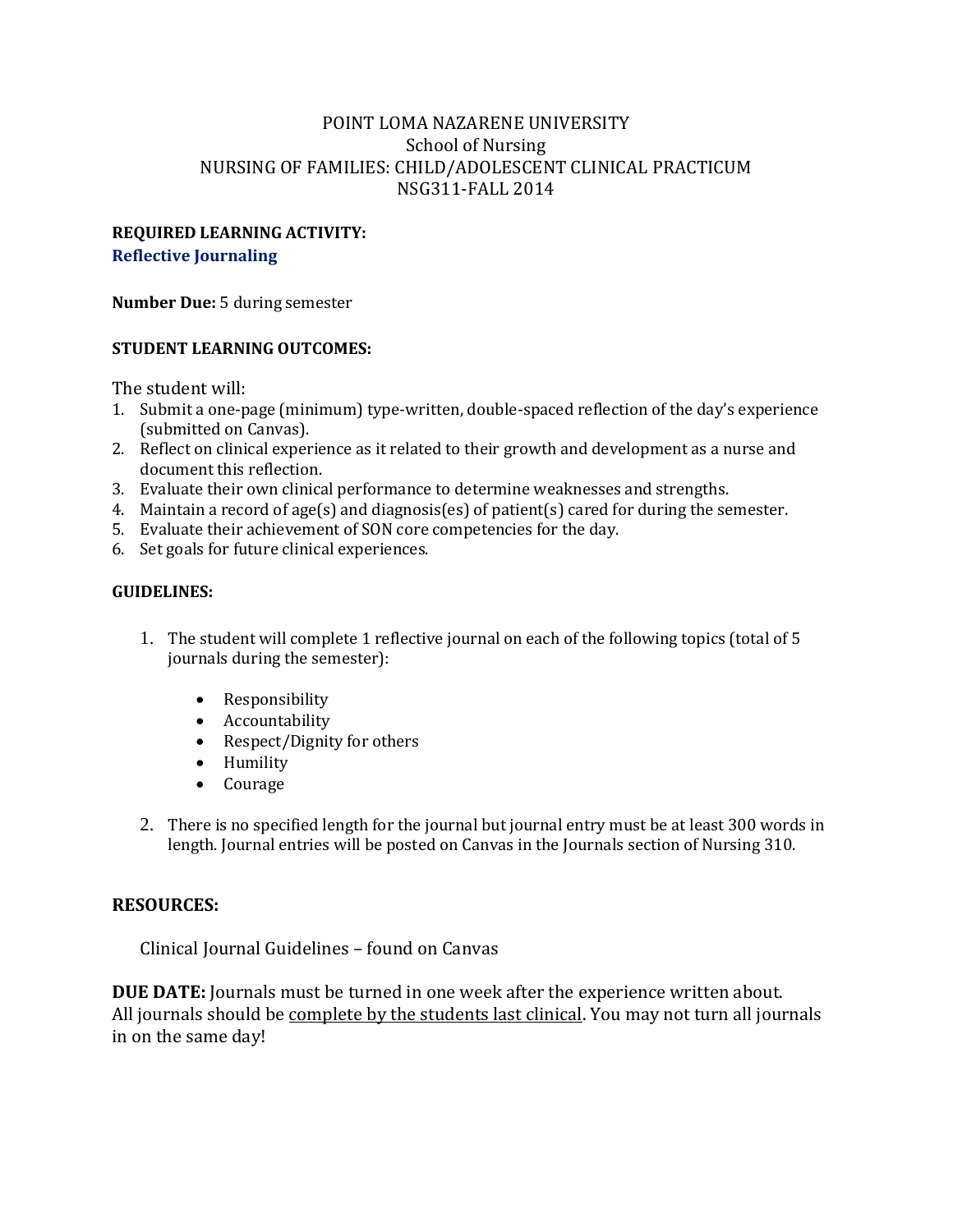#### **REQUIRED LEARNING ACTIVITY: CLINICAL PRACTICUM - Medical Unit / Surgical Unit**

These units will be our home base for clinical experience. You will be here for the majority of your clinical experiences except for floating/observational experiences to other units.

# **STUDENT LEARNING OUTCOMES**

The student will:<br>1. Develop a

- 1. Develop a set of personal goals for the day<br>2. Work with the RN to carry out the plan of c
- Work with the RN to carry out the plan of care on patients requiring nursing interventions
- 2. Discuss with the instructor at the beginning of the shift the patient, diagnosis, status, plan of care, developmental considerations and the medications to be given.
- 3. Communicate clearly with assigned nurse/health care provider to determine how work and tasks will be divided. Critical findings or issues must be communicated immediately to instructor and to the nurse caring for the patient.
- 3. Be prepared to present and discuss patient cases in post-conference

# **GUIDELINES AND INSTRUCTIONS:**

- 1. Each student will be given a clinical schedule at the beginning of the semester. This schedule will also be posted on Canvas.
- 2. Pre-conference begins at 0630 for AM groups. Meet in the location determined by your clinical professor.
- 3. Students will be assigned to work with a nurse for the day. After hearing report, the student and the nurse will determine which patient(s) the student will care for on their shift.
- 4. Utilizing the patient work-up sheet, collect information on the selected patient. Research the patient's electronic medical record.
- 5. Prepare quickly for your day by becoming familiar with the diagnosis, medications, treatment, expected outcomes, developmental, family, and cultural considerations. Students who do not adequately prepare for their clinical experience may be sent home.
- 6. Prepare medication rationale, side effects, and calculations/information in advance. Not all students will be able to give meds on a given clinical shift. This depends on how many students have medication and how busy the unit is.
- 7. At 0700/1300, report to your pod/unit and confer with the assigned nurse. Introduce yourself and be present while your nurse is receiving report from the night shift (if AM).
- 8. Communicate clearly with the assigned nurse your goals for the day. Abnormal or questionable findings are to be discussed with both your nurse and your instructor. Page/call your clinical instructor immediately if there appears to be a problem with your assignment!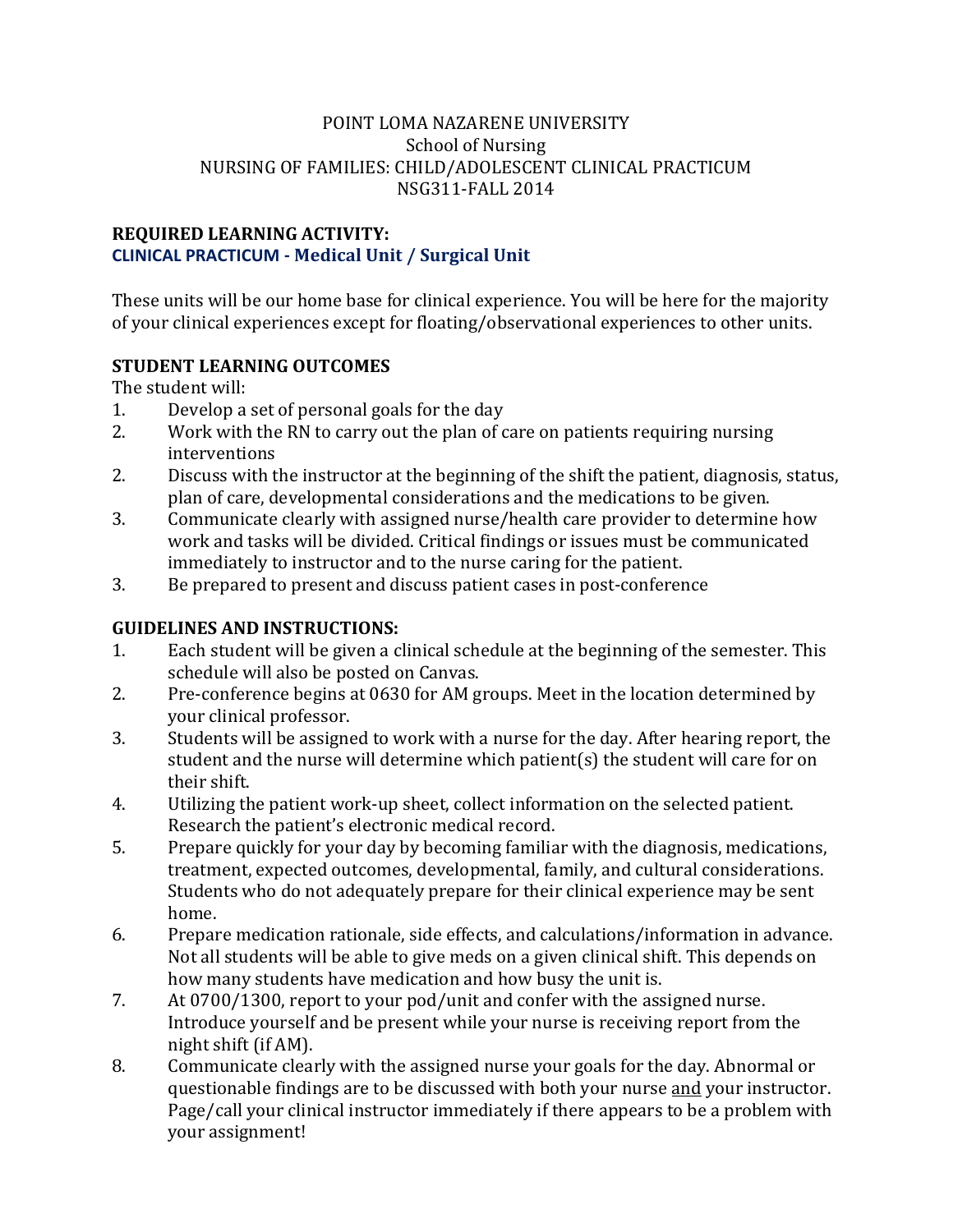- 8. Coordinate with the instructor regarding interventions to be performed and medications to be given during the shift.
- 9. **NOTE: As per RCHSD policy, medications will be administered only under the direct supervision of your clinical instructor. No exceptions, EVER.**
- 10. In the event that you become ill, late or cannot attend clinical, you must make verbal contact with the clinical instructor to declare your absence as early as possible. Emails and/or texts are NOT acceptable unless you receive an immediate response. If you cannot reach your instructor, please call a fellow class-member so that your whereabouts are known and we don't worry!  $\odot$

| Base Unit:        | Medical Unit or Surgical Unit (see guidelines) |
|-------------------|------------------------------------------------|
| Float experience: | Varied clinical areas (see Canvas)             |
| Service Project:  | <b>MOM Christmas Store</b>                     |

Each unit has their own Clinical Practice Guidelines (like a policy and procedure for how things are done on that unit). These must be reviewed the night before clinical as well as for any other unit. All necessary preparatory information can be found in NSG310 Canvas.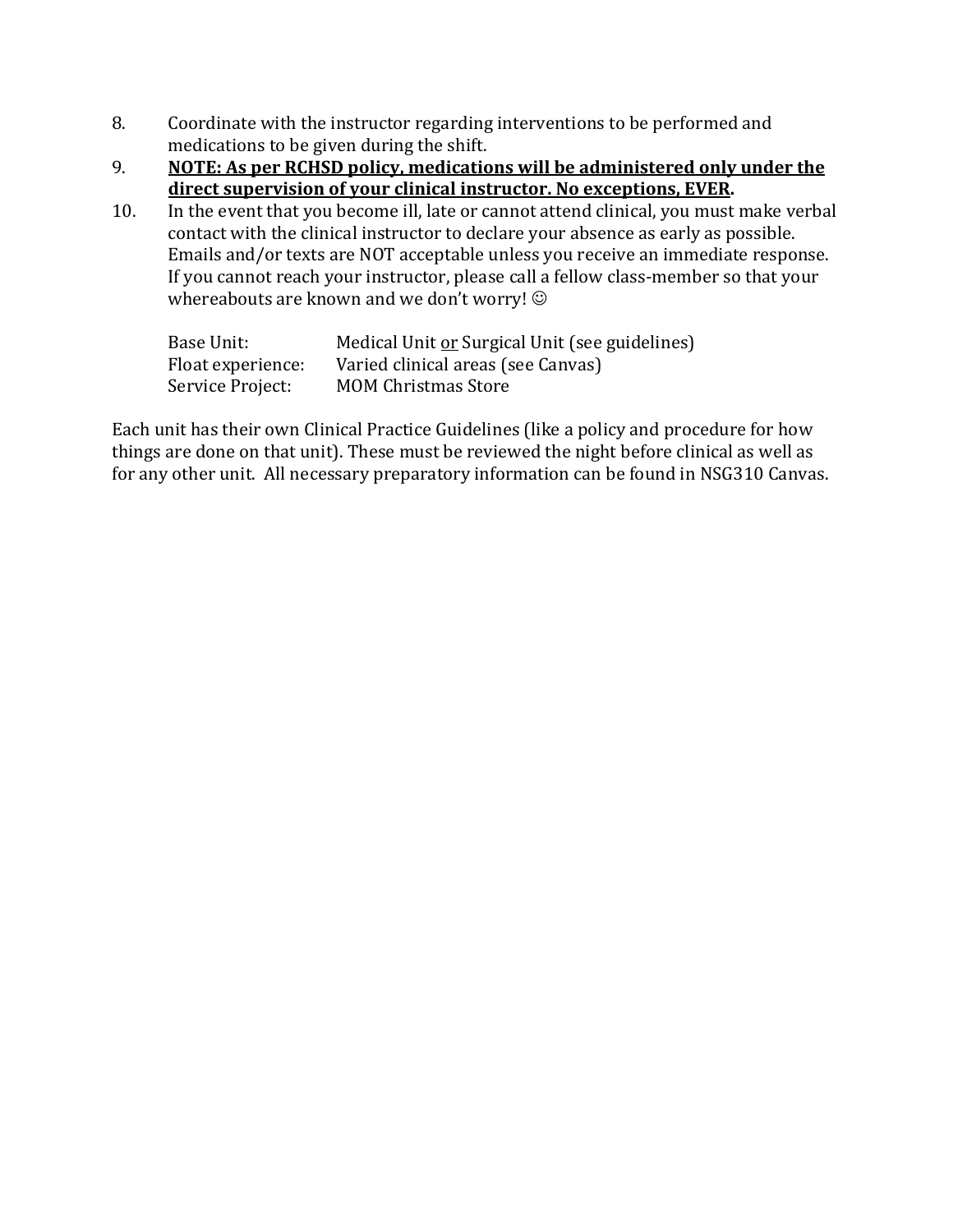# **REQUIRED LEARNING ACTIVITY:**

#### **CLINICAL PRACTICUM - Floating Clinical Experiences**

Students will have multiple opportunities to float to various units for a shadow experience. This experience may be forfeited in the event of an absence or if an absence occurs on a regularly scheduled Medical or Surgical day.

**NUMBER DUE:** 2 Float Write-Ups (even though you will have more float experiences!)

#### **STUDENT LEARNING OUTCOMES:**

The student will:

- 1. Participate in the care of children with advanced or complex disease processes.
- 2. Assist with and carry out the plan of care for patients requiring complex nursing interventions under the direct supervision of the assigned nurse.
- 3. Be prepared to present and discuss the assignment in post conference.

#### **GUIDELINES & INSTRUCTIONS:**

- 1. Some units require pre-clinical reading/preparation prior to your visit. Please refer to the Clinical Preparation Table for specific instructions. Guidelines found in Appendix B.
- 2. Review Unit Expectations for the unit or area where you are going. (Canvas)
- 3. Report to your clinical group's base unit for pre-conference (unless going to HH). You will then be sent to your float unit.
- 4. Floating experiences are observational and as such, students may not perform skills that have not been previously practiced/performed. Students may not start peripheral IV's or draw blood peripherally. Use of central lines to draw blood is acceptable.
- 5. After conferring with clinical instructor, report to the unit charge nurse and locate your assigned preceptor for the shift. You may NOT administer any medications during this observational experience!
- 6. Return to pre-determined area for post conference at 1:00pm.
- 7. Floating experiences will be forfeited in the event of an absence or if an absence occurs on a regularly scheduled base unit day.
- 8. **NOTE**: As per RCHSD policy, medications will be administered **only** under the direct supervision of your clinical instructor. No exceptions, EVER.
- **GRADING:** Pass/Fail

**ASSIGNMENT:** Clinical Float Experience Write-Up or Care Plan (see Appendix A)

**DUE DATE:** One week following the experience. Turn all clinical assignments in using course folders provided by the instructor.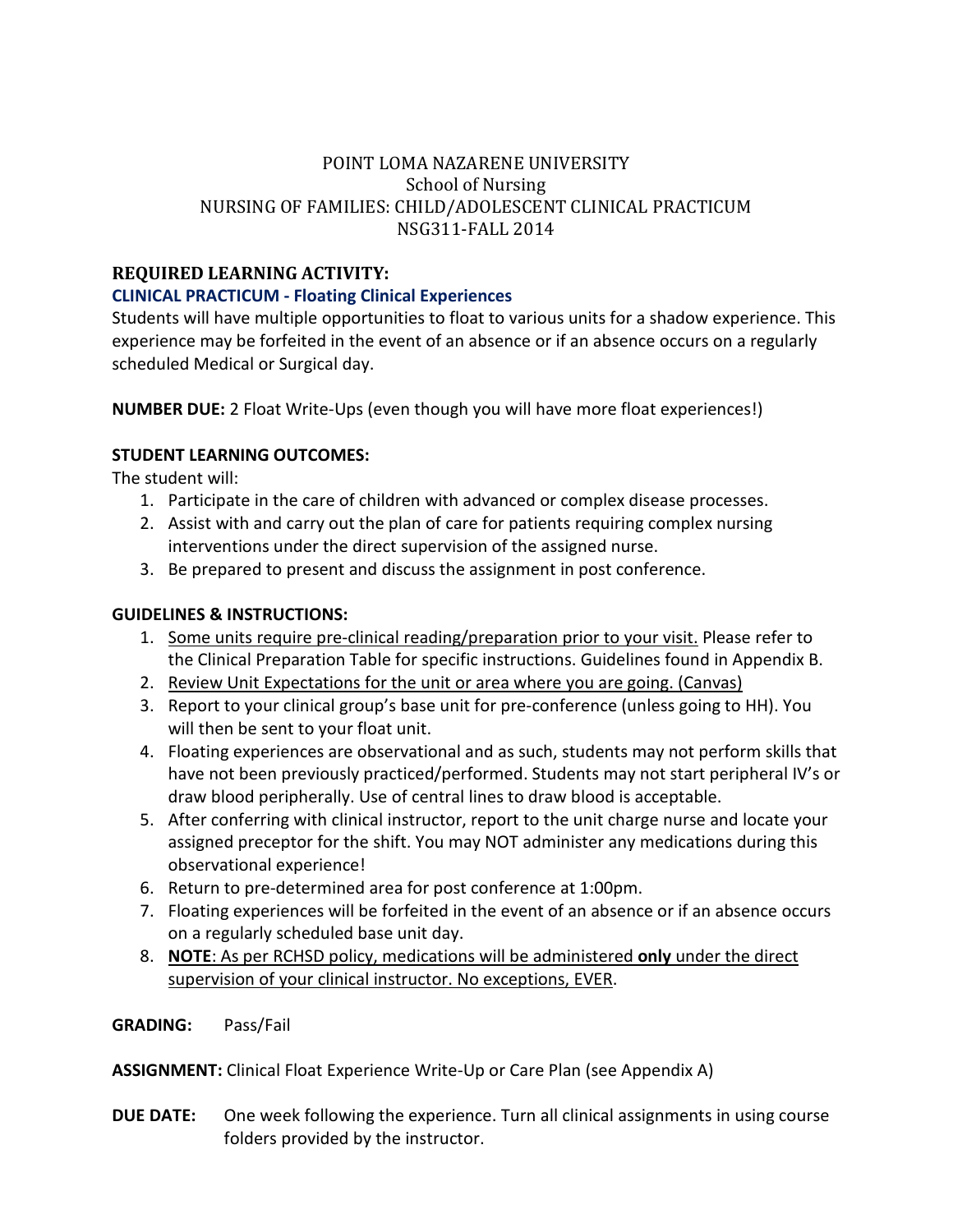#### **APPENDICES**

#### **Appendix A:** Clinical Preparation Guidelines **Appendix B:** Junior Clinical Evaluation Form NSG311

#### **All other clinical forms/resources are posted in Canvas include but are not limited to:**

- o Directions to Rady Children's Hospital
- o Directions to Ronald McDonald House
- o Rady Children's Map
- o Medication Administration Policy
- o Pain Management Policy
- o Unit-Based Clinical Practice Guidelines
	- o Med/Surg
	- o Ortho/Rehab
	- o Home Health
	- o Outpatient Clinic
	- o Operating Room Student Nurse Orientation Module
- o Required Learning Activity Forms
	- o Concept Map Guidelines/Exemplars
	- o Clinical Journal Guidelines (post journals online in Canvas)
	- o Critical Thinking Tool
- o Pre-clinical worksheet (optional for student use only if helpful)
- o Medication Preparation Worksheet (complete if doing med admin)
- o CDC immunization schedule hyperlink
- o RCHSD Nursing Student Expectations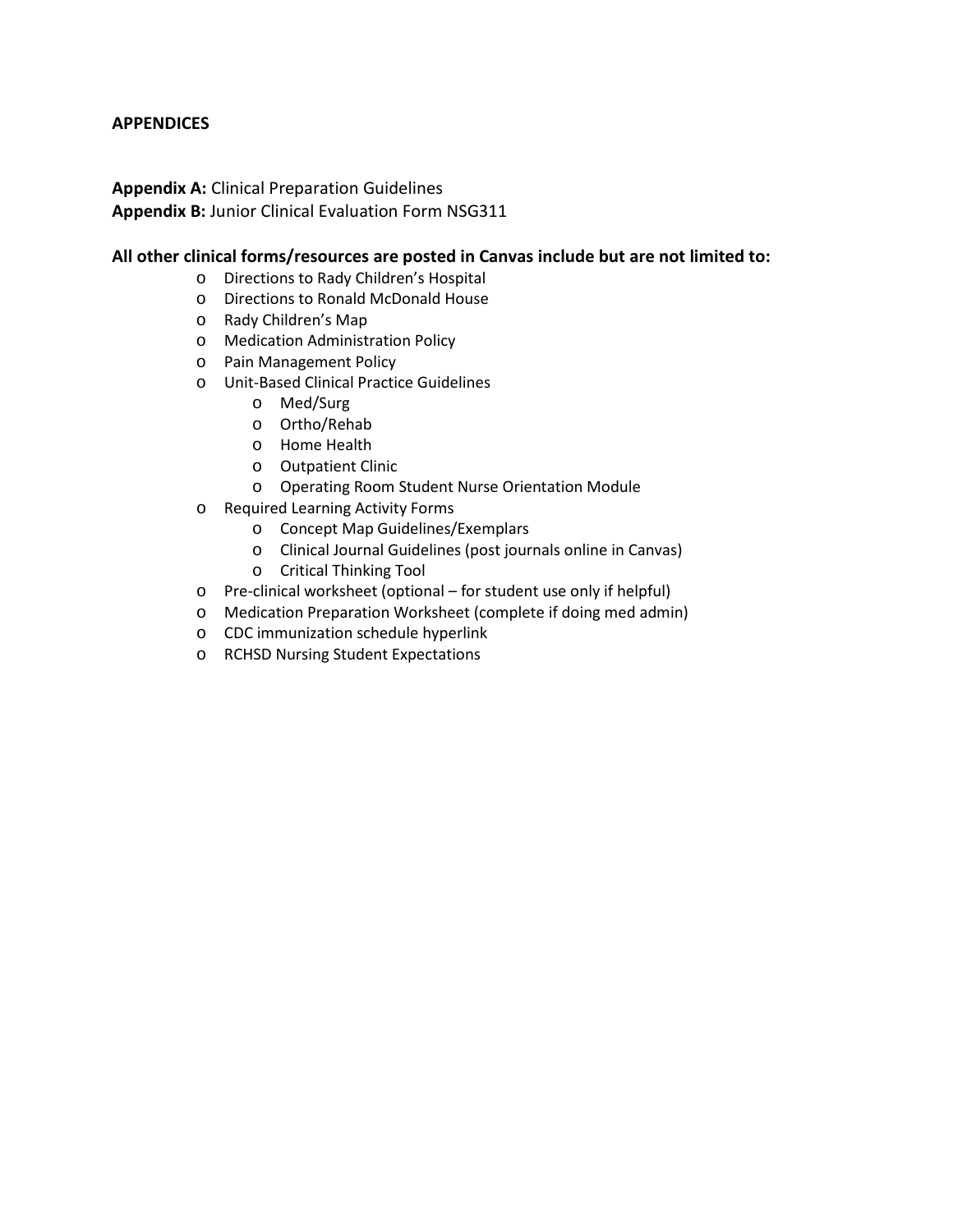# **Appendix A**

# **Clinical Preparation & Assignment Guidelines by Unit**

| Unit                                                     | <b>Pre-Clinical Prep</b>                                                                             | <b>Assignment Opportunity</b> |
|----------------------------------------------------------|------------------------------------------------------------------------------------------------------|-------------------------------|
| <b>Bernardy Center (BC)</b>                              | Standards of Care                                                                                    | Concept Map or write-up       |
| Clinics (CL)                                             | <b>Read Clinical Guidelines on Canvas</b><br>**Call 2 days before clinical                           | Write-up                      |
| <b>Emergency Department (ED)</b>                         | Standards of Care                                                                                    | Write-up                      |
| <b>Hematology/Oncology</b><br>Unit/Clinic (HO-U or HO-C) | <b>Standards of Care</b>                                                                             | Concept Map or Write-up       |
| Home Health (HH)                                         | <b>Read Clinical Guidelines on Canvas</b><br>** Call the day before clinical<br><b>BEFORE 4:00pm</b> | Write-up                      |
| <b>Medical Unit (M)</b>                                  | <b>Standards of Care</b>                                                                             | Concept Map                   |
| <b>NICU (NICU)</b>                                       | Standards of Care                                                                                    | Concept Map or Write-up       |
| <b>Critical Care - PICU (PICU)</b>                       | <b>Standards of Care</b>                                                                             | Concept Map or Write-up       |
| <b>Operating Room (OR)/PACU</b>                          | <b>Read Surgical-Services Orientation</b><br>on Canvas<br><b>Standards of Care</b>                   | Write-up                      |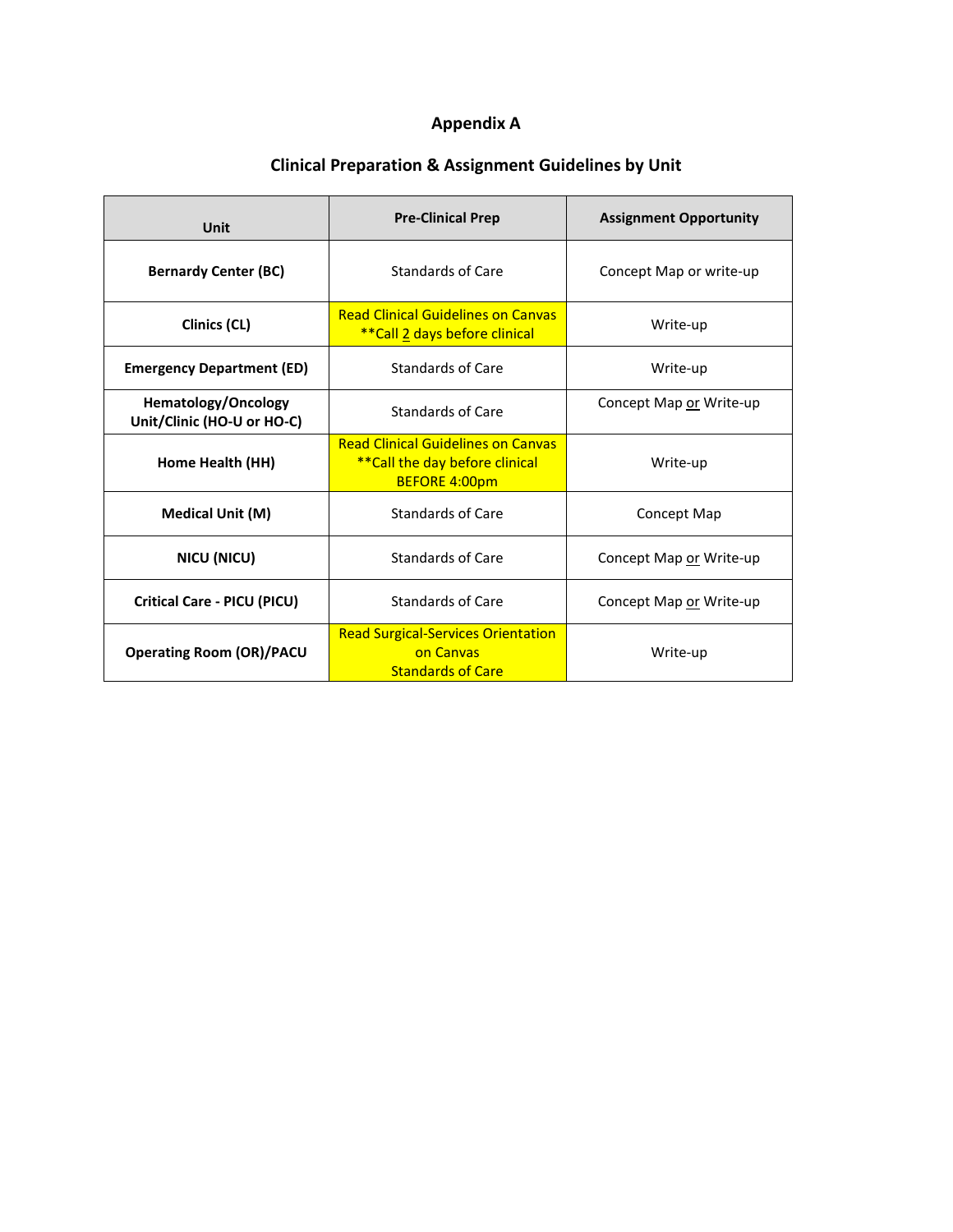# SAMPLE Assignment Schedule

This is just an example of how you could actually get ahead on your assignments so that your last several weeks of clinical are paperwork free!

| Week 1                                                                                         | Concept Map #1                                   |  |  |
|------------------------------------------------------------------------------------------------|--------------------------------------------------|--|--|
|                                                                                                | Journal 1                                        |  |  |
| Week 2                                                                                         | Float Write Up#1                                 |  |  |
|                                                                                                | Journal 2                                        |  |  |
| Week 3<br>Concept Map $#2 -$ (case study pt)                                                   |                                                  |  |  |
|                                                                                                | <b>Critical Thinking Tool</b>                    |  |  |
|                                                                                                | Journal 3                                        |  |  |
| Week 4                                                                                         | Concept Map #3 (graded)                          |  |  |
| Journal 4                                                                                      |                                                  |  |  |
| Week 5<br>Float Write Up#2                                                                     |                                                  |  |  |
|                                                                                                | Journal 5                                        |  |  |
| You are now technically "done" with your clinical paperwork. You would still need to complete: |                                                  |  |  |
| Oral Case Study<br>1.                                                                          |                                                  |  |  |
| Denver Developmental Screening Test<br>2.                                                      |                                                  |  |  |
| 3.                                                                                             | Developmental Paper Draft Sections weekly as due |  |  |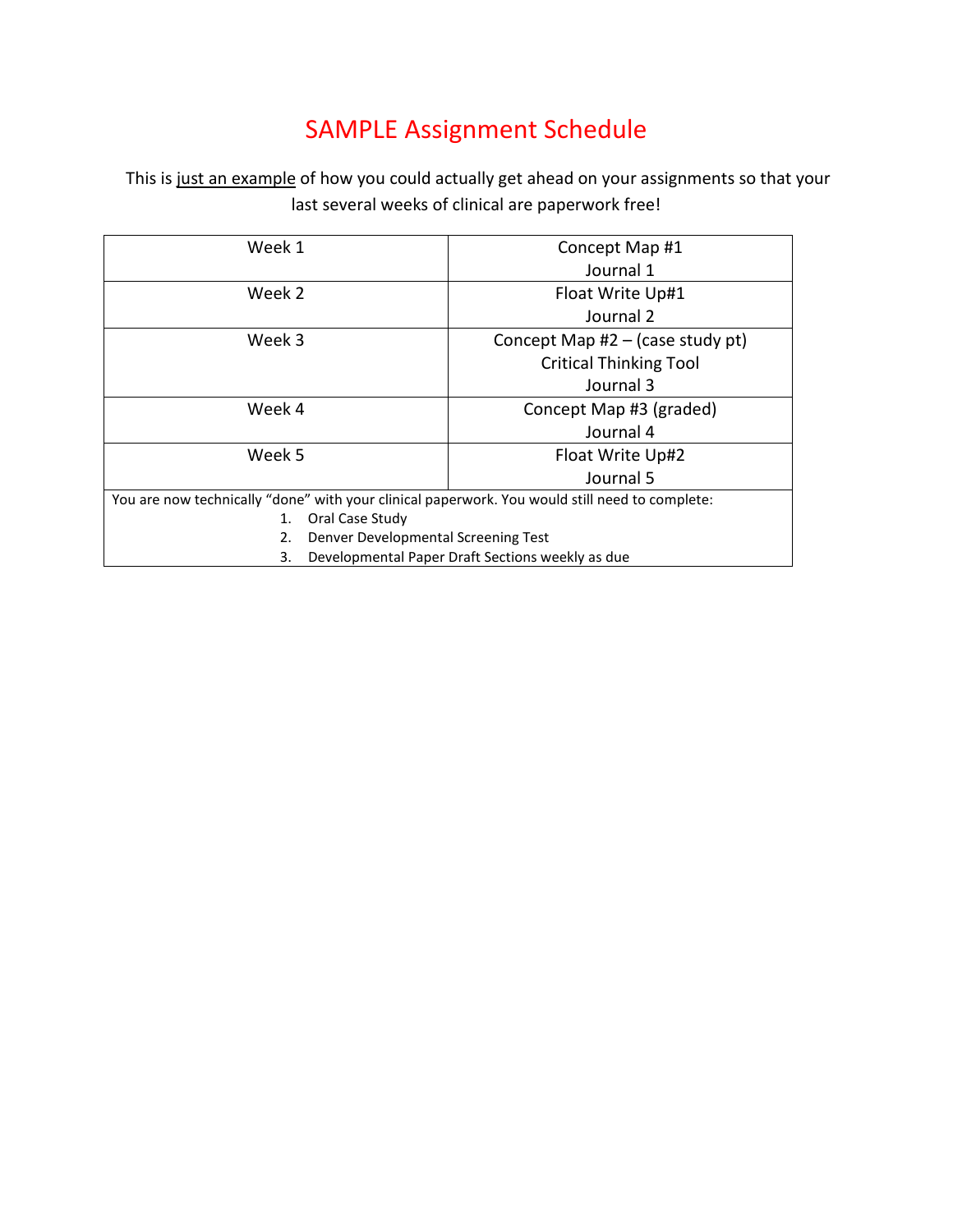### **Appendix B**

#### **Junior Clinical Evaluation Form NSG 311- Spring 2015**

| <b>Student Name:</b>    |                                                              |
|-------------------------|--------------------------------------------------------------|
| <b>Instructor Name:</b> |                                                              |
| Semester/Year:          |                                                              |
|                         | <b>Clinical Facility:</b> Rady Children's Hospital San Diego |

#### *Adheres to ANA Standards of Practice CRITICAL BEHAVIORS WHICH IMMEDIATELY RESULT IN PROBATION OR POSSIBLE FAILURE OF COURSE:*

- Falsifying a client record.
- Blatant disregard of client confidentiality.
- Denying responsibility for one's own deviation from standard practice.
- Actions which place the client in jeopardy.
- Actions which place student or colleague in jeopardy.
- Abusive behavior toward clients.
- Ignoring the need for essential information before intervening.
- Not maintaining the standards of professional practice (for example: uniform, conduct, communication)

# **Directions to student/faculty/preceptor (as applicable) must be given:**

#### *Student Self-Evaluation:* Use blue or black ink.

Rate yourself in each category by placing a check in the box where you feel that you are performing. Narrative discussion can follow in each area to further explain the competencies.

# *Instructor Evaluation:* Use PURPLE ink.

Instructor may elect to document in narrative fashion and attach to the student selfevaluation. Faculty must also check the box appropriate to each competency for evaluation.

Student MUST meet standards in a minimum of 75%.

| Leadership/Service Component:            | Met in Leadership/Management course |                |     |
|------------------------------------------|-------------------------------------|----------------|-----|
| Completed 100% of clinical time          | <b>YES</b>                          | N <sub>0</sub> |     |
| Make-up time completed/arranged          | <b>YES</b>                          | N <sub>0</sub> | N/A |
| Number of hours missed and made-up       |                                     |                |     |
| Livetext <sup>®</sup> Portfolio Reviewed | <b>YES</b>                          | N <sub>0</sub> |     |
| Competency List Reviewed                 | <b>YES</b>                          | N <sub>O</sub> |     |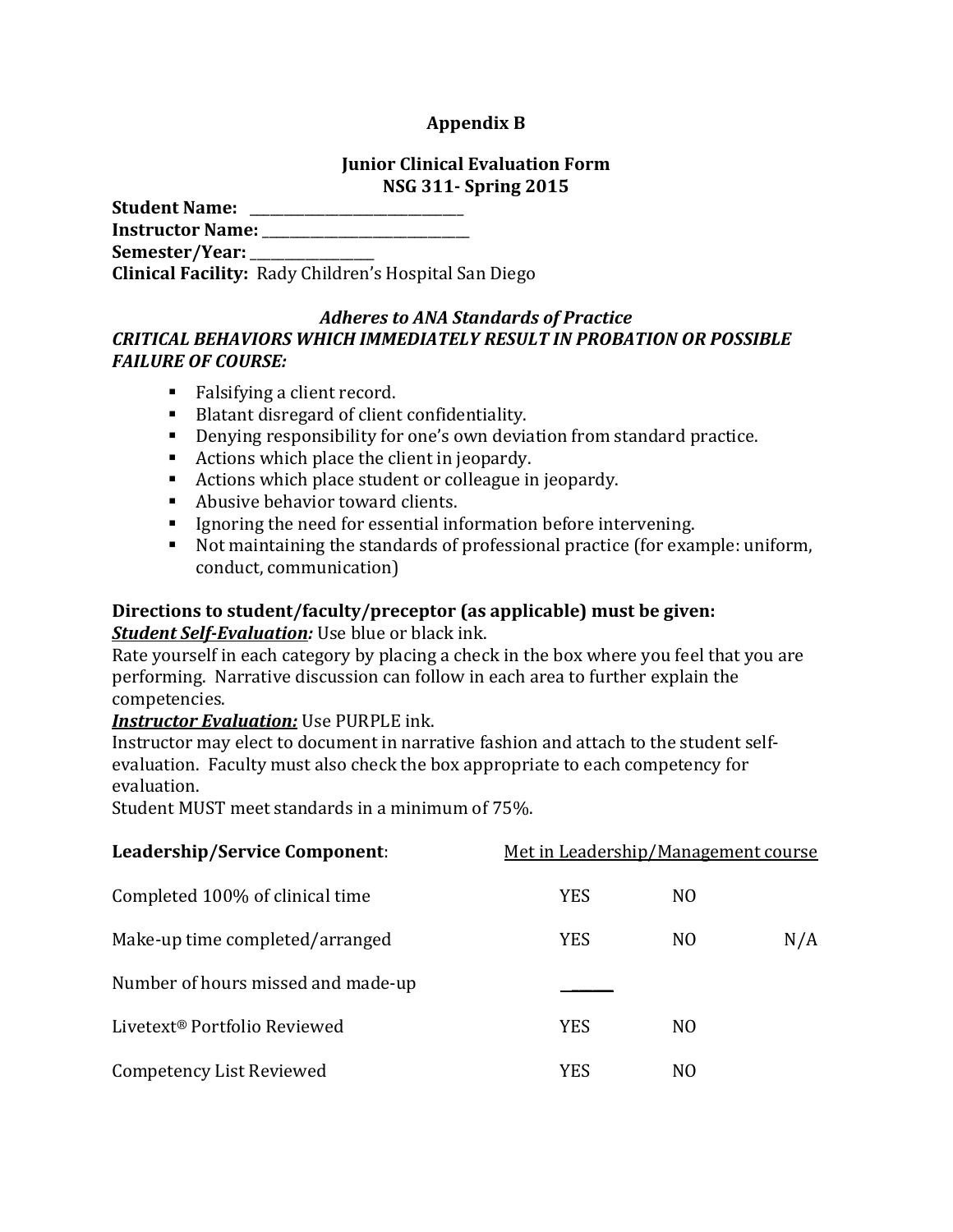| <b>INQUIRING FAITHFULLY</b><br>The student will demonstrate knowledge,<br>skill and behavior of the evidence-based<br>practice of nursing which integrates growth<br>in reasoning, analysis, decision-making and<br>the application of theory with the goal of<br>advocating for others and/or self. This<br>includes holistic nursing skills in the nursing<br>process | <b>Meets</b><br><b>Expected</b><br><b>Standards</b> | <b>Needs</b><br><b>Improvement to</b><br><b>Meet Expected</b><br><b>Standards</b> |
|-------------------------------------------------------------------------------------------------------------------------------------------------------------------------------------------------------------------------------------------------------------------------------------------------------------------------------------------------------------------------|-----------------------------------------------------|-----------------------------------------------------------------------------------|
| Implement individualized evidence-<br>based plan of care for pediatric patients<br>within the context of both the<br>community and the acute-care setting.                                                                                                                                                                                                              |                                                     |                                                                                   |
| Apply skills of inquiry, analysis and<br>information literacy to the design and<br>implementation of family-centered care<br>practices                                                                                                                                                                                                                                  |                                                     |                                                                                   |
| Adapts approach to provide holisitic,<br>family-centered care to the specific needs<br>of the patient and family                                                                                                                                                                                                                                                        |                                                     |                                                                                   |
| Examine own personal self care practices<br>for the provision of sustained quality<br>care (PLO1.5; BSN Essen VIII-14).                                                                                                                                                                                                                                                 |                                                     |                                                                                   |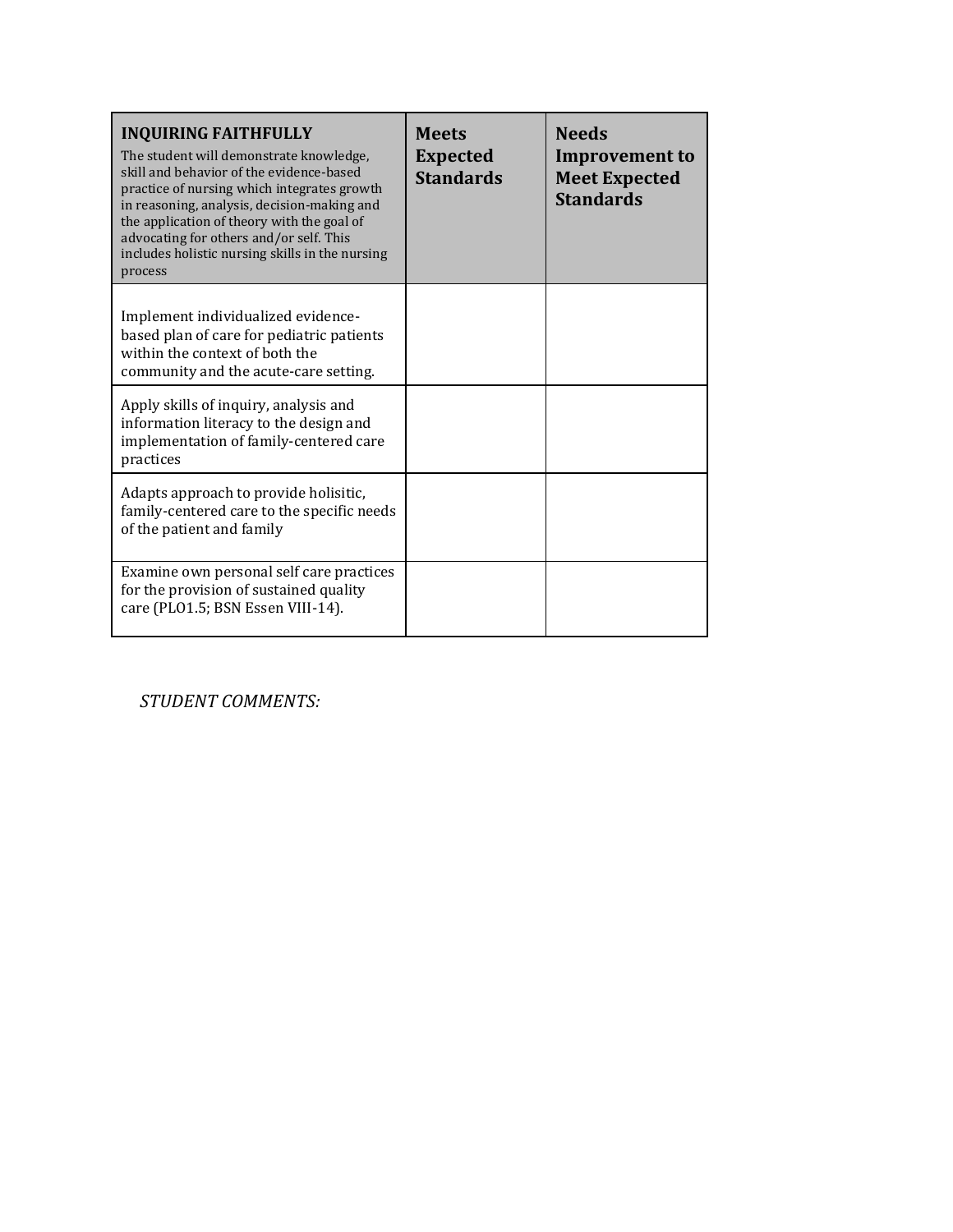| <b>CARING FAITHFULLY:</b><br>The student will embrace a calling to the ministry<br>of compassionate care for all people in response to<br>God's grace, which aims to foster optimal health<br>and bring comfort in suffering and death. | <b>Meets</b><br><b>Expected</b><br><b>Standards</b> | <b>Needs</b><br><b>Improvement to</b><br><b>Meet Expected</b><br><b>Standards</b> |
|-----------------------------------------------------------------------------------------------------------------------------------------------------------------------------------------------------------------------------------------|-----------------------------------------------------|-----------------------------------------------------------------------------------|
| Exemplify Christ's love through<br>compassionate care for children and their<br>families (PLO 2.1, BSN essential IX-21)                                                                                                                 |                                                     |                                                                                   |
| Investigate community resources to support<br>the health and well-being of patients, families<br>and communities (PLO 2.2; BSN essential IX-<br>10)                                                                                     |                                                     |                                                                                   |
| Incorporate family's health beliefs, culture and<br>health literacy into plan of nursing care (PLO<br>2.1; BSN essential IX-7; QSEN patient-centered<br>care)                                                                           |                                                     |                                                                                   |
| Reflect on personal beliefs and values as<br>related to professional nursing practice among<br>this population (PLO 2.3; BSN essential VIII-6,<br>3/ <sub>4</sub> ; QSEN                                                                |                                                     |                                                                                   |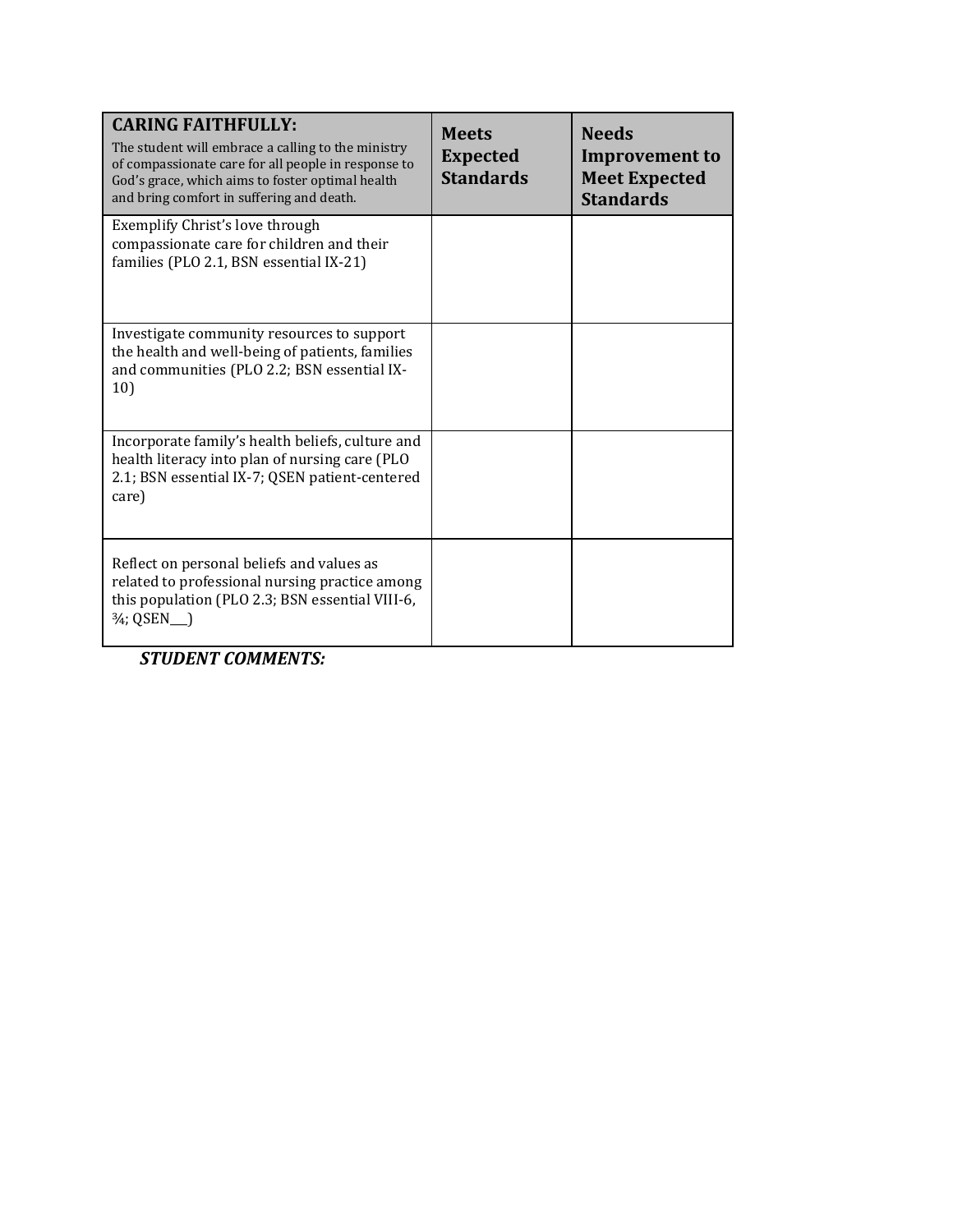| <b>COMMUNICATING FAITHFULLY:</b><br>The student will actively engage in the dynamic<br>interactive process that is intrapersonal and<br>interpersonal with the goal of advocating for<br>others and/or self. This includes effective,<br>culturally appropriate communication which<br>conveys information, thoughts, actions and<br>feelings through the use of verbal and nonverbal<br>skills. | <b>Meets</b><br><b>Expected</b><br><b>Standards</b> | <b>Needs</b><br><b>Improvement to</b><br><b>Meet Expected</b><br><b>Standards</b> |
|--------------------------------------------------------------------------------------------------------------------------------------------------------------------------------------------------------------------------------------------------------------------------------------------------------------------------------------------------------------------------------------------------|-----------------------------------------------------|-----------------------------------------------------------------------------------|
| Engage with information technologies to<br>document and monitor patient care.                                                                                                                                                                                                                                                                                                                    |                                                     |                                                                                   |
| Formulate developmentally-appropriate,<br>evidence-based health education to<br>enhance patient/family understanding of<br>healthcare practices                                                                                                                                                                                                                                                  |                                                     |                                                                                   |
| Apply therapeutic communication skills to<br>deliver patient/family-centered care (PLO<br>3.2 & PLO3.3; BSN Essential I-4, IV-2; QSEN<br>Informatics)                                                                                                                                                                                                                                            |                                                     |                                                                                   |
| Evaluate inter- and intra-professional<br>communication to optimize patient<br>outcomes (PLO 3.3; BSN essential VI-4                                                                                                                                                                                                                                                                             |                                                     |                                                                                   |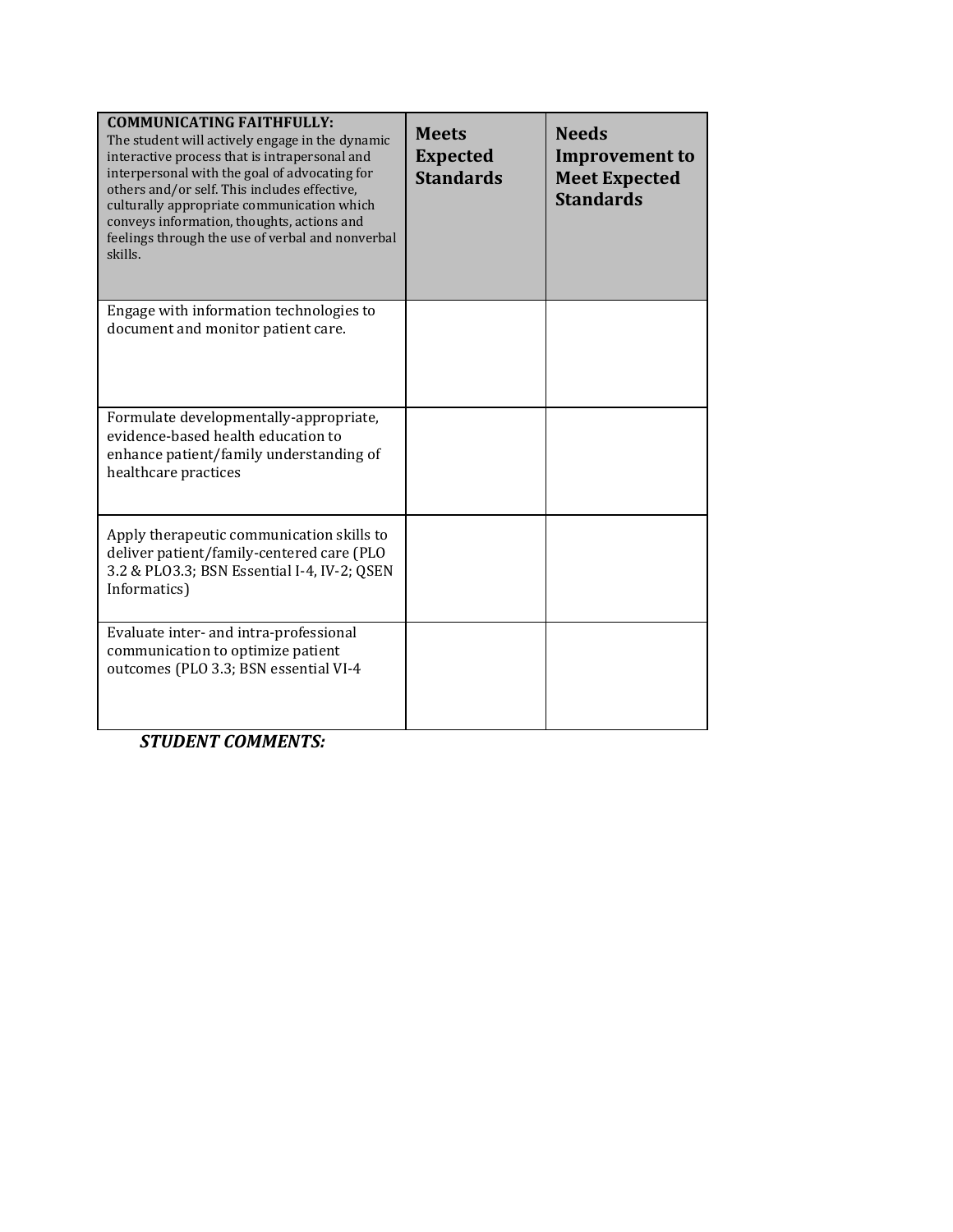| <b>FOLLOWING FAITHFULLY:</b><br>Defined as claiming the challenge from<br>Florence Nightingale that nursing is a "divine"<br>imposed duty of ordinary work". The nursing<br>student will integrate the ordinary work by<br>complying with and adhering to regulatory<br>and professional standards (e.g. ANA Code of<br>Ethics, the California Board of Registered<br>Nursing, Scope of Nursing Practice, SON<br>Handbook). This includes taking responsibility<br>for all actions and treating others with respect<br>and dignity. | <b>Meets</b><br><b>Expected</b><br><b>Standards</b> | <b>Needs</b><br><b>Improvement to</b><br><b>Meet Expected</b><br><b>Standards</b> |
|-------------------------------------------------------------------------------------------------------------------------------------------------------------------------------------------------------------------------------------------------------------------------------------------------------------------------------------------------------------------------------------------------------------------------------------------------------------------------------------------------------------------------------------|-----------------------------------------------------|-----------------------------------------------------------------------------------|
| Applies professional standards of care<br>according to ethical, legal and Christian<br>principles (PLO 4.2; BSN essential VIII-1,2;)                                                                                                                                                                                                                                                                                                                                                                                                |                                                     |                                                                                   |
| Implement developmentally appropriate, best<br>practice recommendations to promote health<br>and well beings of patients/families (PLO 4.2;<br>BSN essential __; QSEN___)                                                                                                                                                                                                                                                                                                                                                           |                                                     |                                                                                   |
| Commit to life-long learning and continued<br>professional development for nursing<br>excellence (PLO 4.3; BSN essential VIII-13;<br>BSN essential 1-9)                                                                                                                                                                                                                                                                                                                                                                             |                                                     |                                                                                   |
| <b>STUDENT COMMENTS:</b>                                                                                                                                                                                                                                                                                                                                                                                                                                                                                                            |                                                     |                                                                                   |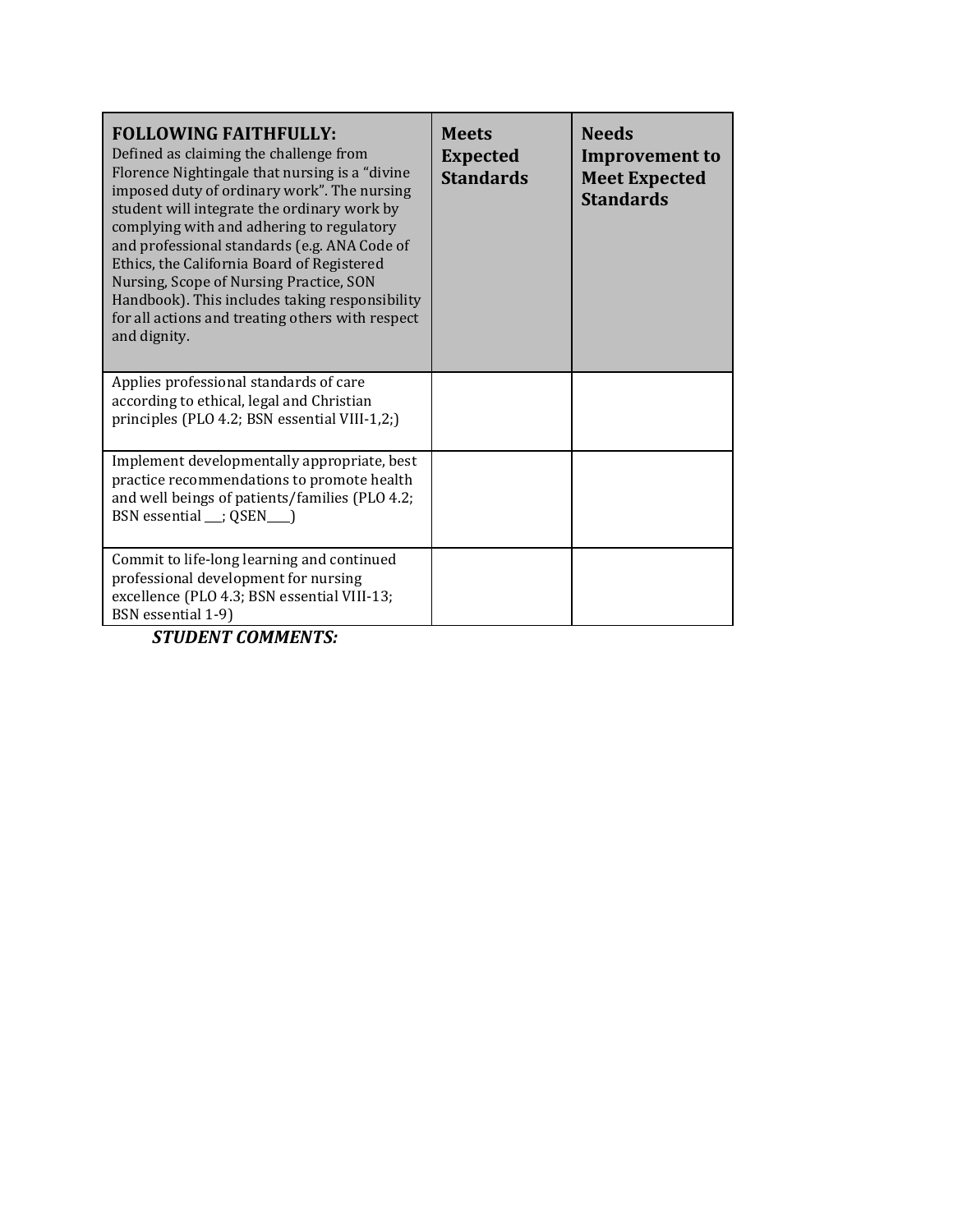| <b>LEADING FAITHFULLY:</b><br>The student will incorporate a foundational relationship<br>with Christ and others and embrace a willingness to serve<br>others in the midst of life-circumstances (e.g. illness,<br>injustice, poverty). The student will role-model the need<br>for "Sabbath Rest" as a means of personal renewal, and<br>true care of the self so that service to others is optimally<br>achieved. The student will incorporate the characteristics<br>of a servant leader including: humility, courage,<br>forgiveness, and discernment. | <b>Meets</b><br><b>Expected</b><br><b>Standards</b> | <b>Needs</b><br><b>Improvement to</b><br><b>Meet Expected</b><br><b>Standards</b> |
|------------------------------------------------------------------------------------------------------------------------------------------------------------------------------------------------------------------------------------------------------------------------------------------------------------------------------------------------------------------------------------------------------------------------------------------------------------------------------------------------------------------------------------------------------------|-----------------------------------------------------|-----------------------------------------------------------------------------------|
| Creates a safe and compassionate caring environment that<br>results in quality patient outcomes.                                                                                                                                                                                                                                                                                                                                                                                                                                                           |                                                     |                                                                                   |
| Role model Christian nursing by integrating servant<br>leadership in the care of diverse populations (PLO5.2; BSN<br>essential 1-5; QSEN ___)                                                                                                                                                                                                                                                                                                                                                                                                              |                                                     |                                                                                   |
| Respects the rights and care preferences of<br>patients/families from diverse cultural backgrounds.                                                                                                                                                                                                                                                                                                                                                                                                                                                        |                                                     |                                                                                   |